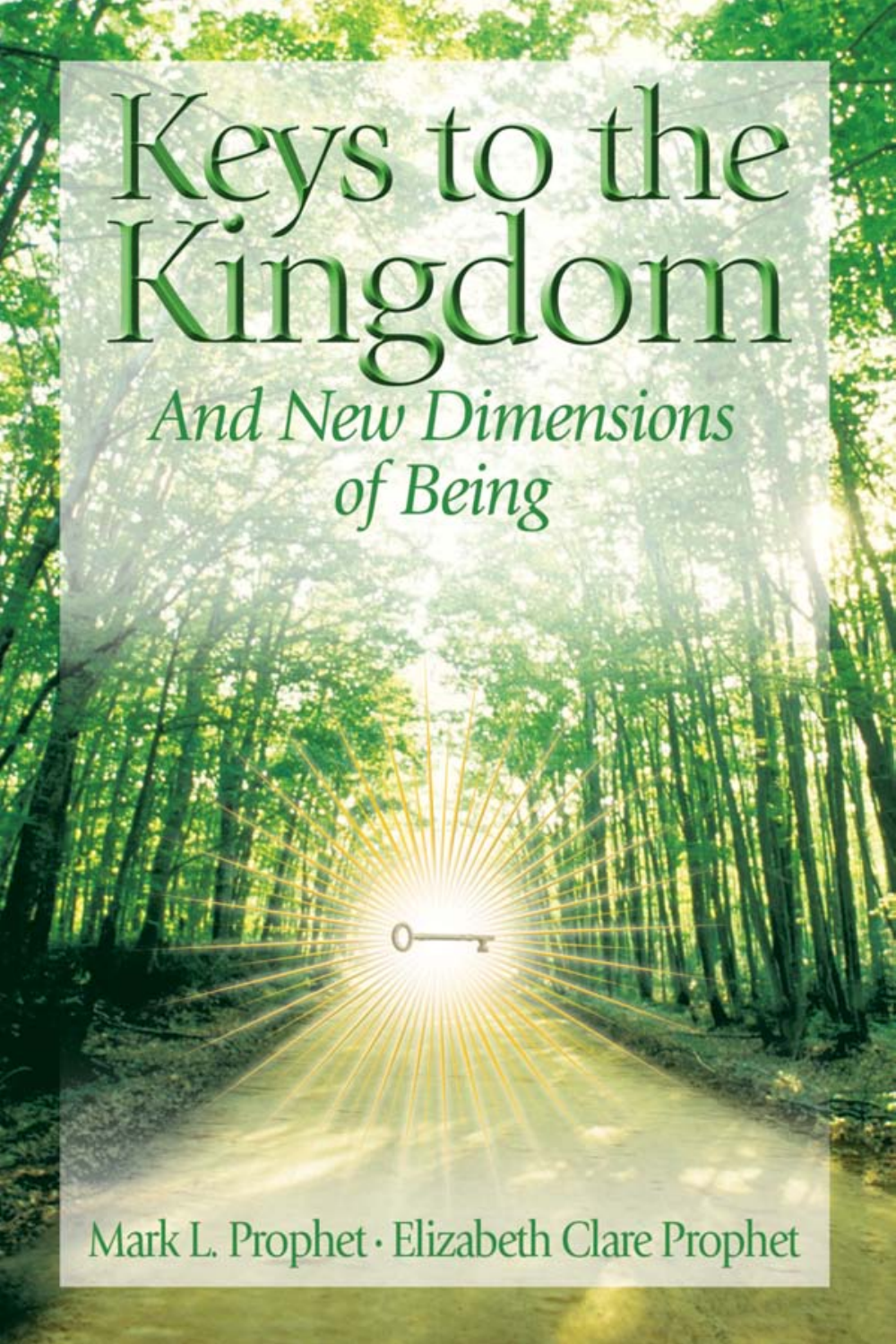



## Mark L. Prophet Elizabeth Clare Prophet

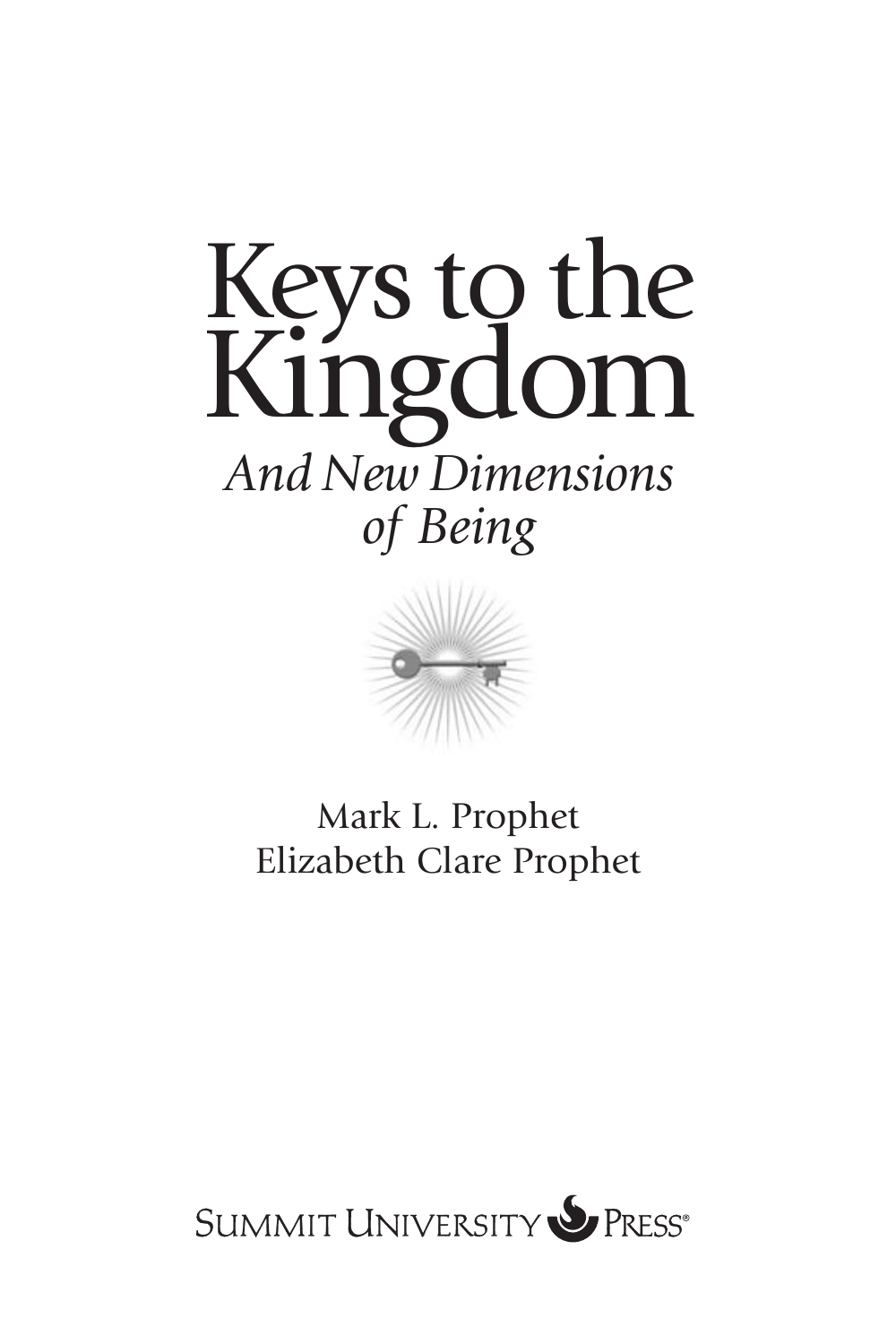KEYS TO THE KINGDOM AND NEW DIMENSIONS OF BEING Teachings of Mark L. Prophet and Elizabeth Clare Prophet compiled by the editors of Summit University Press Copyright © 2003 Summit University Press

All rights reserved

No part of this book may be reproduced, translated, or electronically stored, posted or transmitted, or used in any format or medium whatsoever without prior written permission, except by a reviewer who may quote brief passages in a review.

For information, please contact Summit University Press, PO Box 5000, Corwin Springs, MT 59030-5000. Tel: 1-800-245-5445 or 406-848-9500 Web site: www.summituniversitypress.com E-mail: info@summituniversitypress.com

Library of Congress Catalog Card Number: 2002113500 ISBN: 0-9720402-6-9

## SUMMIT UNIVERSITY SPRESS

The Summit Lighthouse, Summit University Press, **V**, *Pearls of Wisdom*, Teachings of the Ascended Masters, and Science of the Spoken Word are trademarks registered in the U.S. Patent and Trademark Office and in other countries. All rights to their use are reserved.

Image of Elizabeth Clare Prophet on page 14: Copyright © 1999 Larry Stanley

Cover and interior design and production: Brad Davis

Printed in the United States of America 09 08 07 06 05 6 5 4 3 2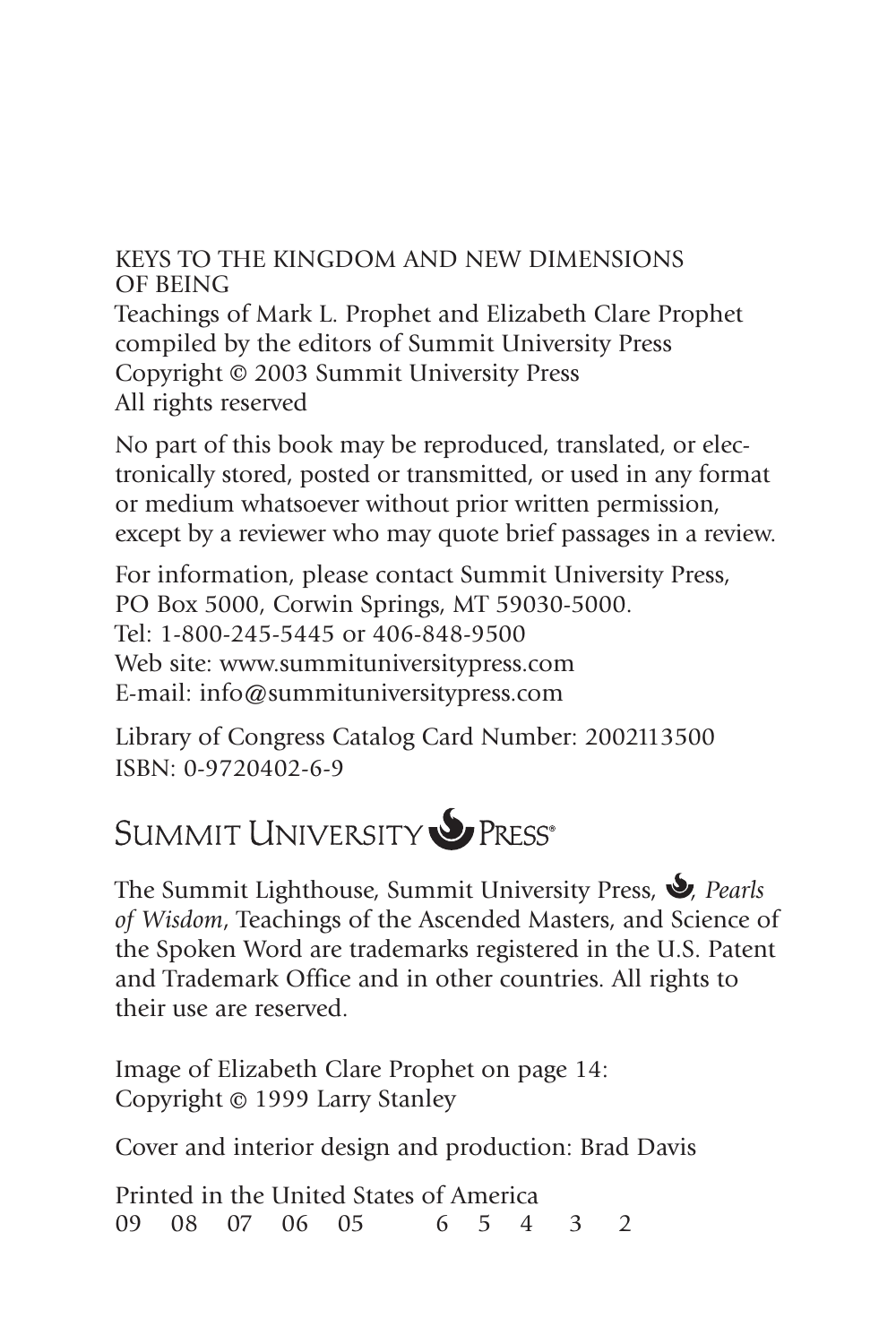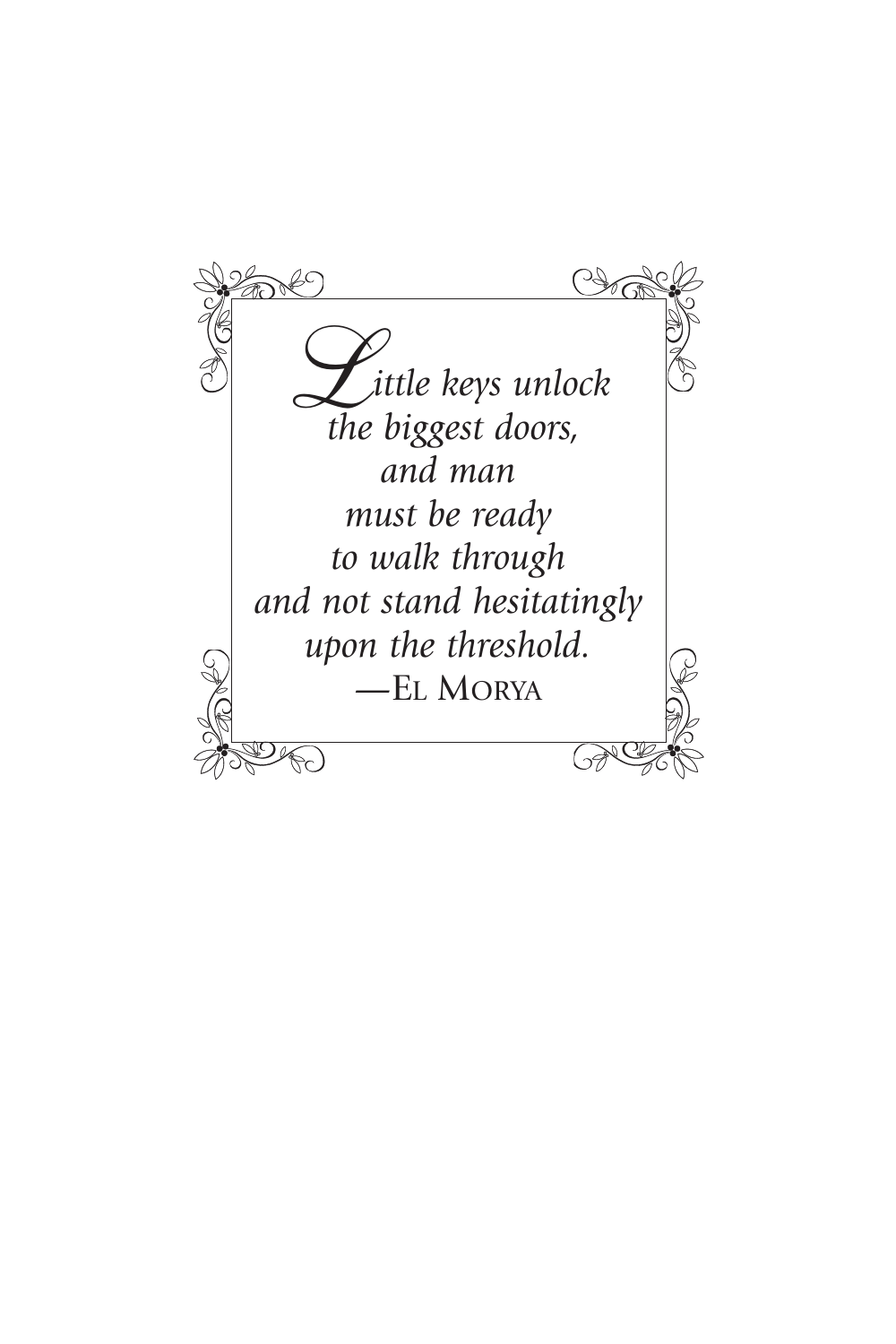

## **CONTENTS**

**KEYS TO THE KINGDOM 11 THE MESSENGERS 13 A UNIQUE ROLE 15 CHAPTER 1 BEINGS OF LIGHT IN THE REALMS OF HEAVEN 17** The Ascended Masters 17 Homes of Light in the Heaven-World 21 The Seven Rainbow Rays 25 Meditation on the Rainbow Rays 27 Discipleship Under Seven Masters of Wisdom 30 **CHAPTER 2 THE REAL YOU 37** Your I AM Presence 39 Your Holy Christ Self 40 The Crystal Cord 44 Your Four Lower Bodies 44 Your Soul and Your Spirit 49 The Gift of Free Will 50 The Equation of Karma 52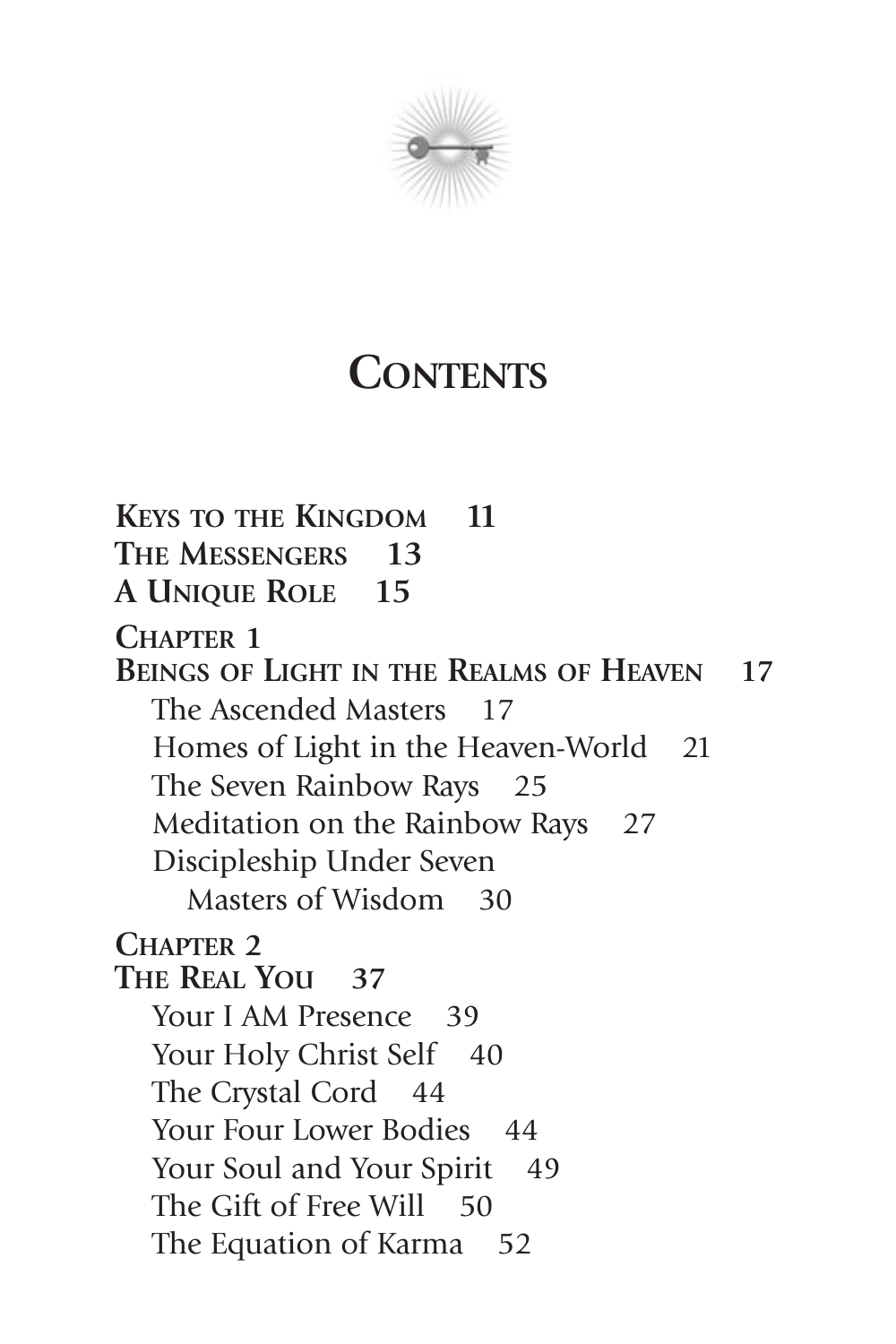#### **CONTENTS**

The Ascension: Reunion with God 56 **CHAPTER 3 YOU ARE A SPIRITUAL BEING 59** A Little Excess Baggage 59 Your Seven Energy Centers 61 The Heart Chakra 71 The Secret Chamber of the Heart 72 The Threefold Flame of the Heart 75 Guarding the Heart 77 The Holy Spirit 78 The Flame of the Mother 82 Keeping the Flame of Life 87 **CHAPTER 4 TOOLS FOR TRANSFORMATION 91** The Power of Prayer 91 The Creative Power of Sound 94 The Science of the Spoken Word 97 Saint Germain and the Violet Flame 99 Heart, Head and Hand Decrees 102 **CHAPTER 5 MASTERS, ANGELS AND ELEMENTALS 115** The Three Kingdoms 116 The Seven Elohim 118 Angels at Your Side 119 Archangel Michael—Your Protector 125 The Other Archangels 126 Working with Elemental Life 130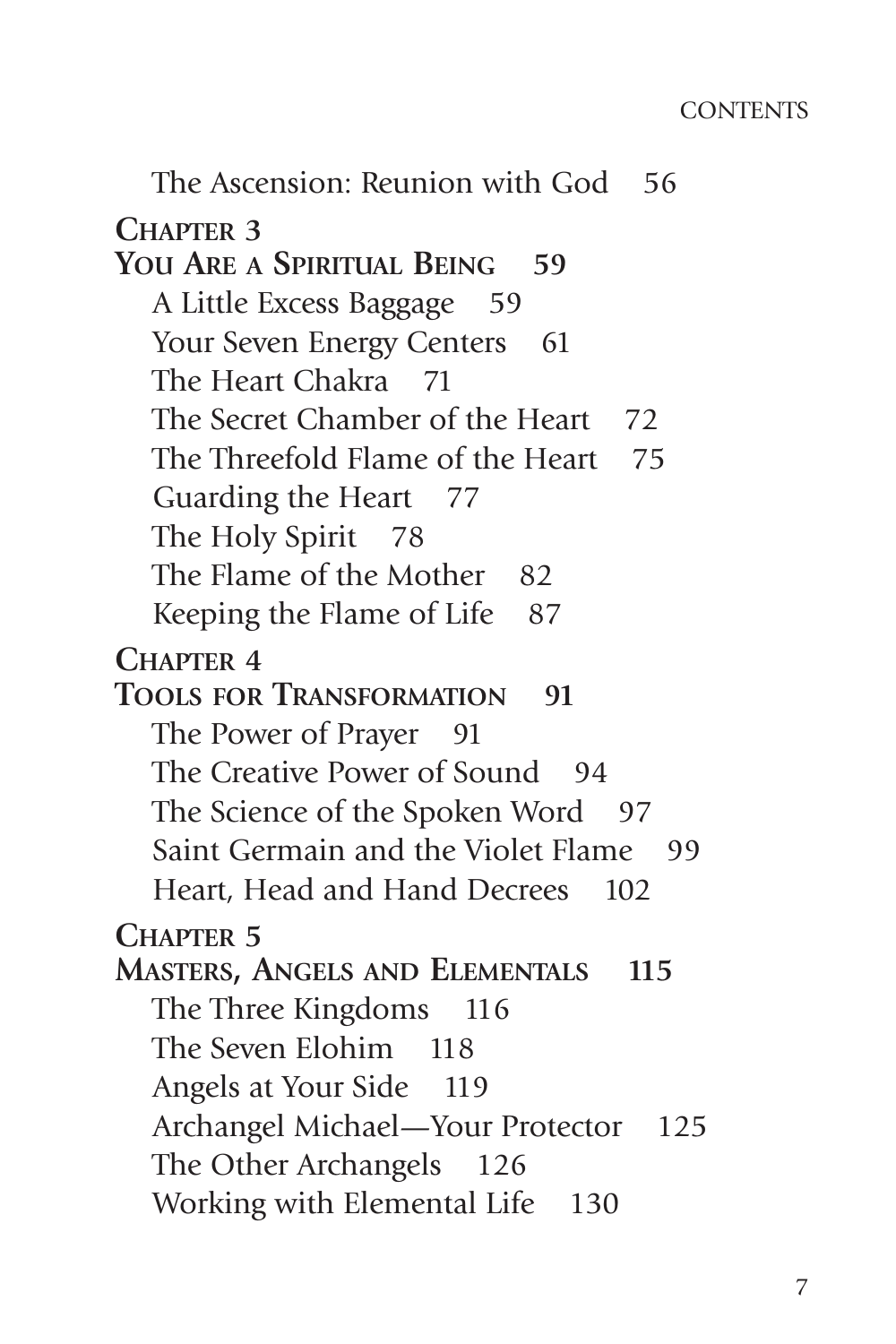#### KEYS TO THE KINGDOM

The Body Elemental 133 **CHAPTER 6 THE DARKNESS AND THE LIGHT 135** Heaven and Hell 135 Forces of Darkness 136 Challenging Darkness with Light 137 Judgment of the Forces of Darkness 140 The True Meaning of the Judgment 141 The Seed of Light Within 143 The Enemy Within 143 **CHAPTER 7 THE HEAVENLY HIERARCHY 147** The World Teachers, Jesus and Kuthumi 147 Sanat Kumara, the Ancient of Days 149 The Lineage of the Ruby Ray 150 The Karmic Board 152 **CHAPTER 8 TWIN FLAMES, SOUL MATES AND KARMIC PARTNERS 157** Twin Flames in Love 158 Soul Mates 163 Karmic Partners 164 The Marriage Union 167 Relationships in Aquarius 168 **CHAPTER 9 THE PLAN OF VICTORY 171**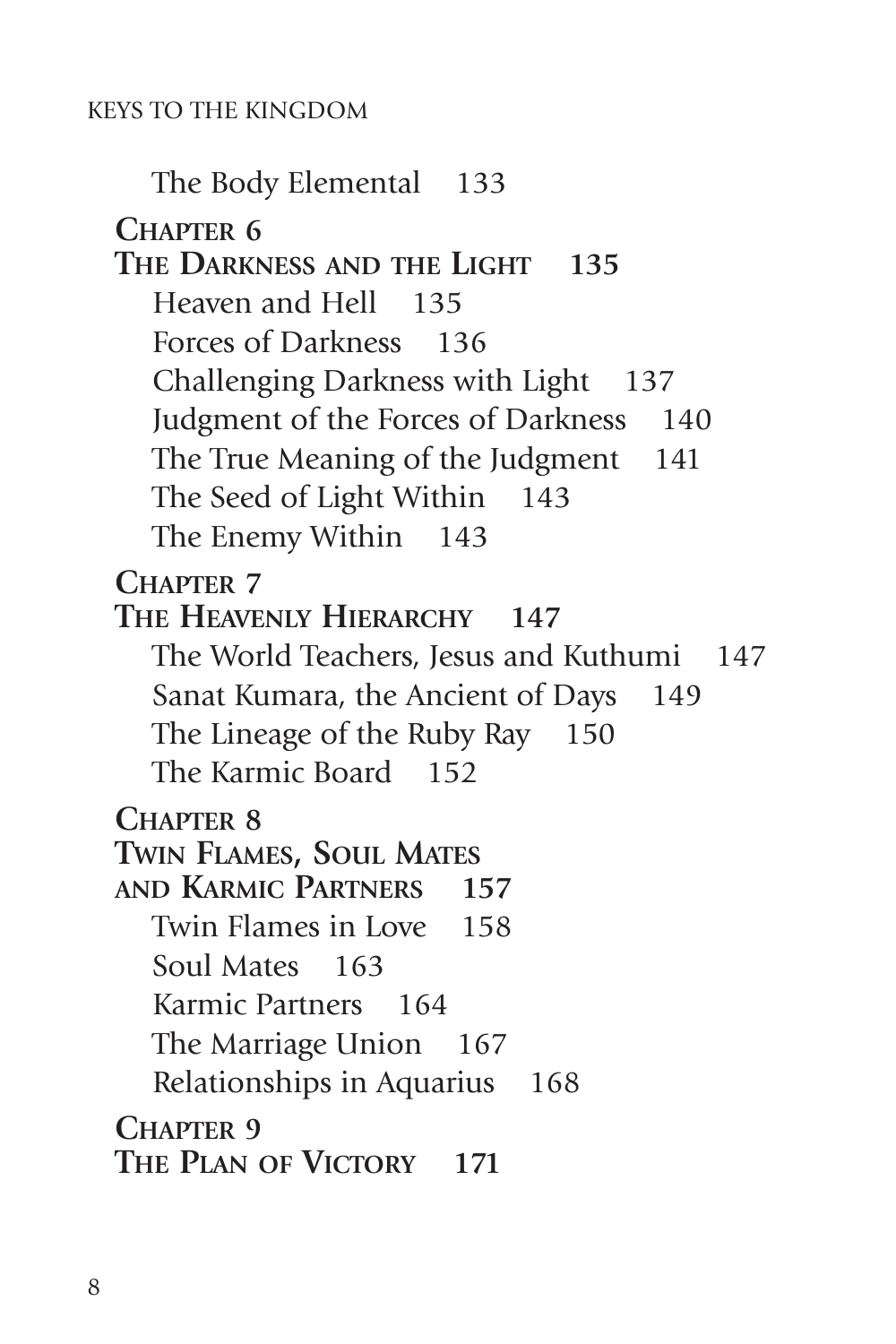Plugging into God 174 **CHAPTER 10 ABOUT ELIZABETH CLARE PROPHET 177** Messages from the Heavenly Realm 177 A Guru to the Masters' Students 179 The Mantle of Guru 180 **A TIMED-RELEASE CAPSULE OF LIGHT 185 MANTRAS AND DECREES 187 NOTES 216 RECOMMENDED RESOURCES 219 A NOTE FROM THE EDITORS 223**

Because gender-neutral language can be cumbersome and at times confusing, we have sometimes used *he* and *him* to refer to God or the individual. These terms are for readability only and are not intended to exclude women or the feminine aspect of the Godhead. Likewise, our use of *God* or *Spirit* does not exclude other expressions for the Divine.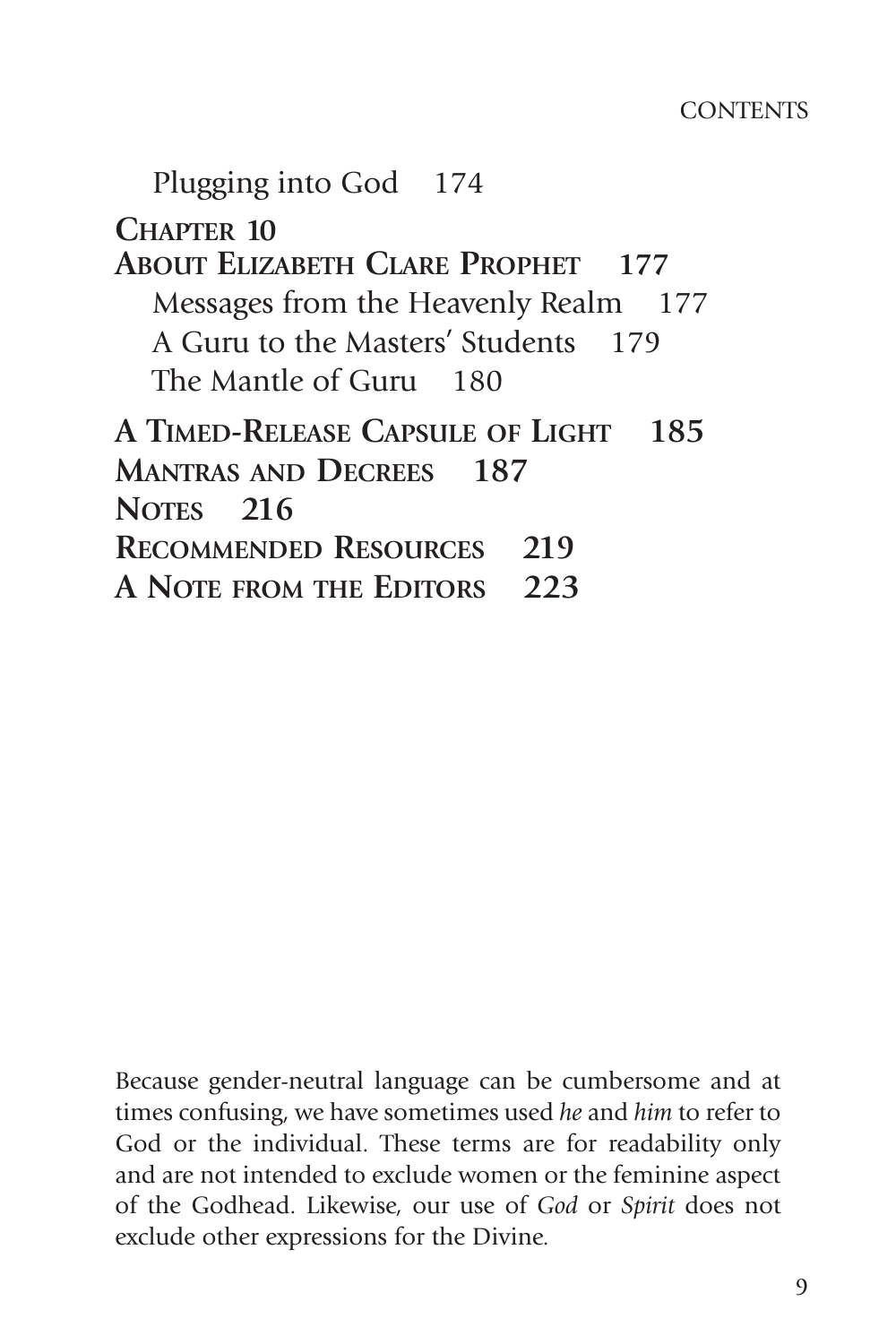**ILLUSTRATIONS** Mark and Elizabeth Prophet 14 The Teton Range, Wyoming 23 The Chart of Your Divine Self 38 Centers of Light in the Body of Man 70 The Heart Chakra 72 The Secret Chamber of the Heart 73 The Threefold Flame 76 The Maha Chohan 81 The T'ai Chi 84 Kuan Yin and Mother Mary 86 Saint Germain 88 El Morya 103 The Seven Chakras 106 Archangel Michael 127 Jesus and Kuthumi 148 Sanat Kumara 150 Twin Flames 159

**CHARTS**

The Seven Chakras and the Seven Rays 67 Uses and Misuses of the Chakras 68 The Seven Chakras and

Their Correspondences 74 Elohim of the Seven Rays 120 Archangels of the Seven Rays 129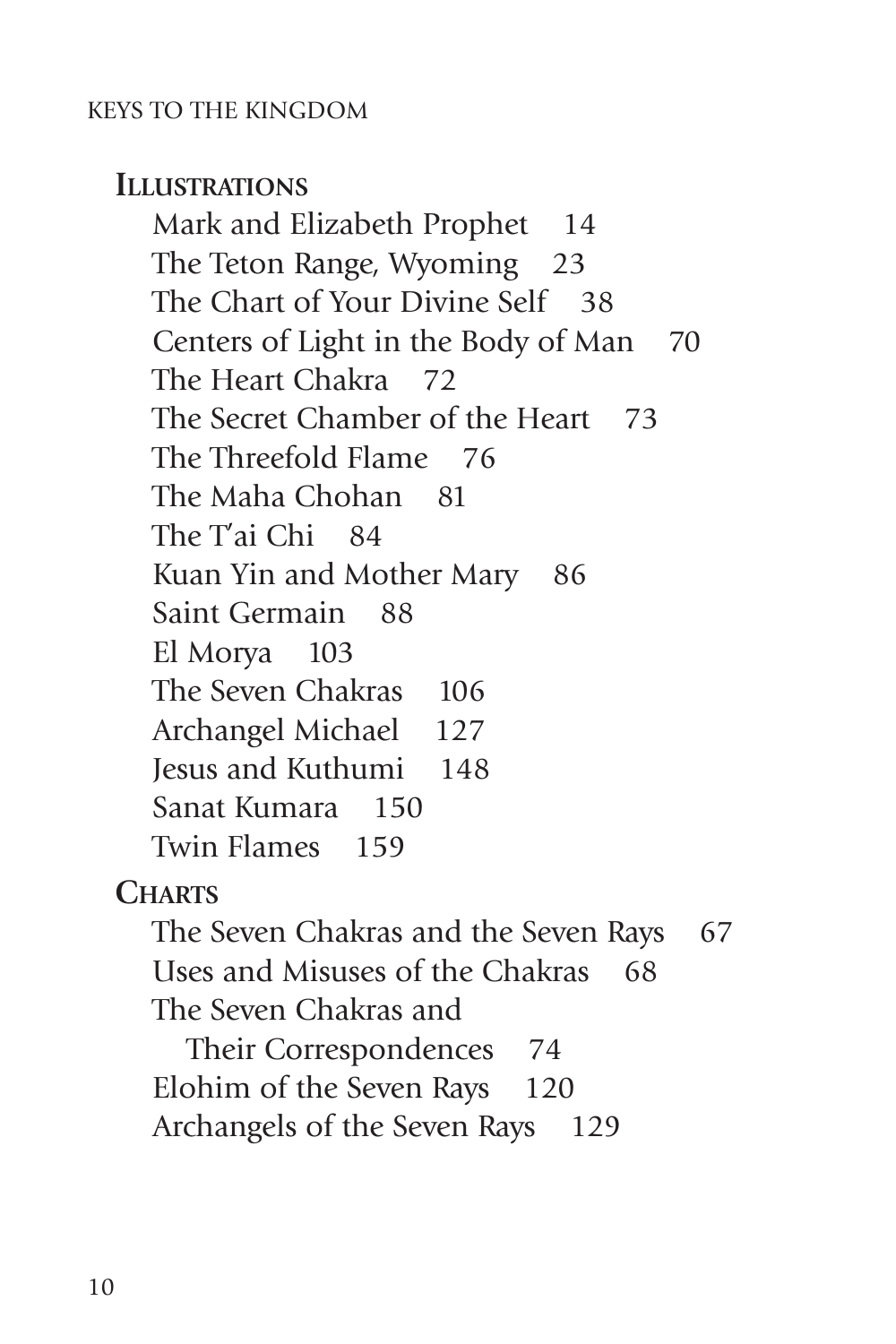

## **KEYS TO THE KINGDOM**

 $\sqrt{\ }$ his little book seeks to summarize forty years of teachings delivered through Mark and This little book seeks to summarize forty years<br>of teachings delivered through Mark and<br>Elizabeth Clare Prophet. It provides an answer to the often-asked question, "Tell me in a nutshell: What is it that Mark and Elizabeth Prophet teach? What is the essence of their message?"

It is difficult to encapsulate the lifelong mission of these two remarkable people into one small book. Yet, the vastness of the message can be distilled into the Great Commandment love for God, love for one's neighbor as oneself, love for the Christ and the Buddha within. It is the path walked by the saints of East and West for centuries.

The message is timeless, yet Mark and Elizabeth Clare Prophet give a new perspective on this message for a new millennium. In it you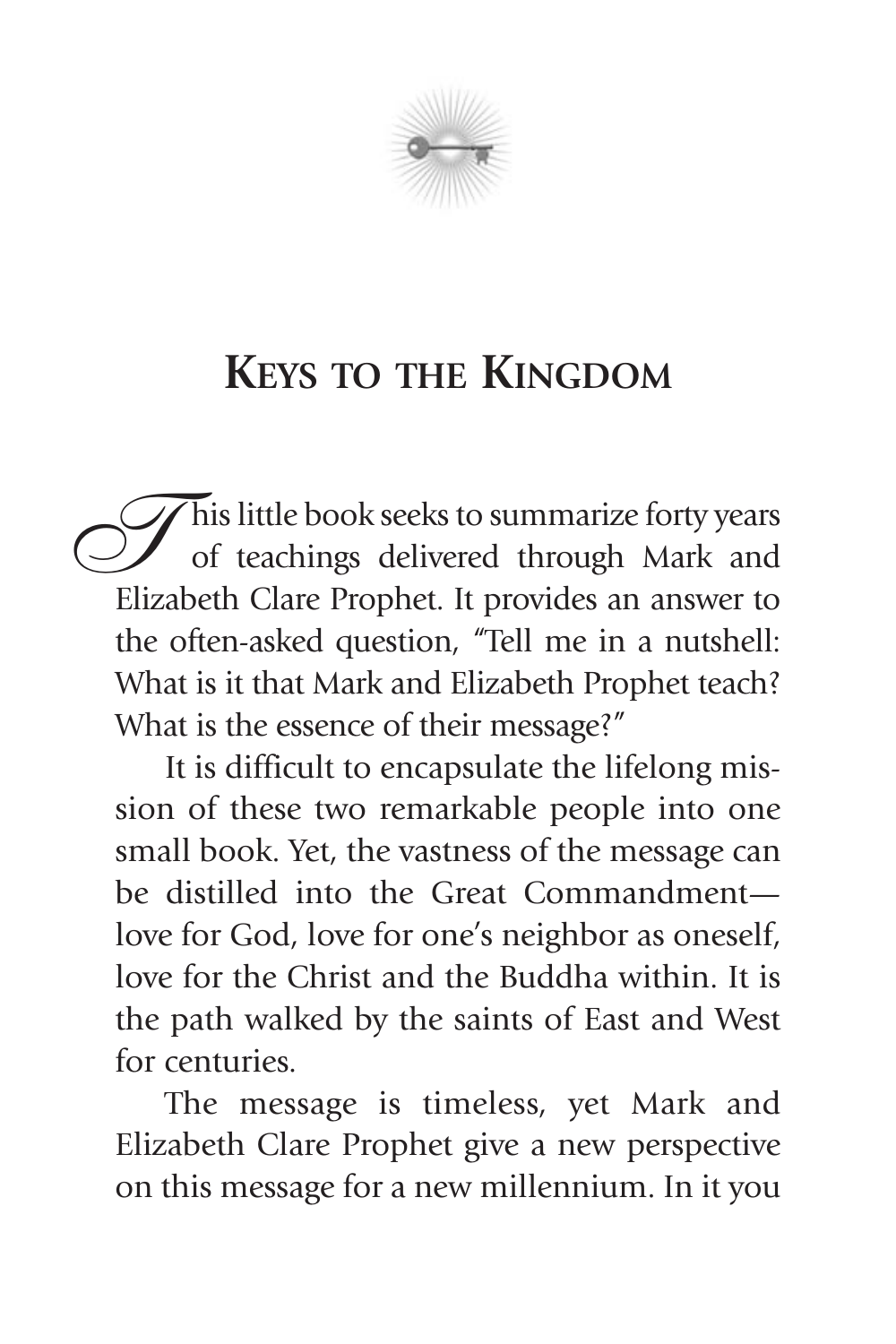will find the keys that can unlock the door to your Inner Self. In it you will find the keys to your destiny on earth. In it you will find the spiritual keys for your journey Home to God.

Your soul has been waiting for this message for a long time. And yet, you did not need to look very far. The message was always there, close at hand—right inside you. It is the message of the Higher Self, the inner guide and the teacher within. It is the message of the heart.

Perhaps that is why many recognize this message when they hear it, finding it strangely familiar. "Why yes," they say, "I already know that. I have always known this eternal truth."

*Behold, the days come, saith the LORD, that I will make a new covenant with the house of Israel and with the house of Judah.... I will put my law in their inward parts, and write it in their hearts; and will be their God, and they shall be my people.*1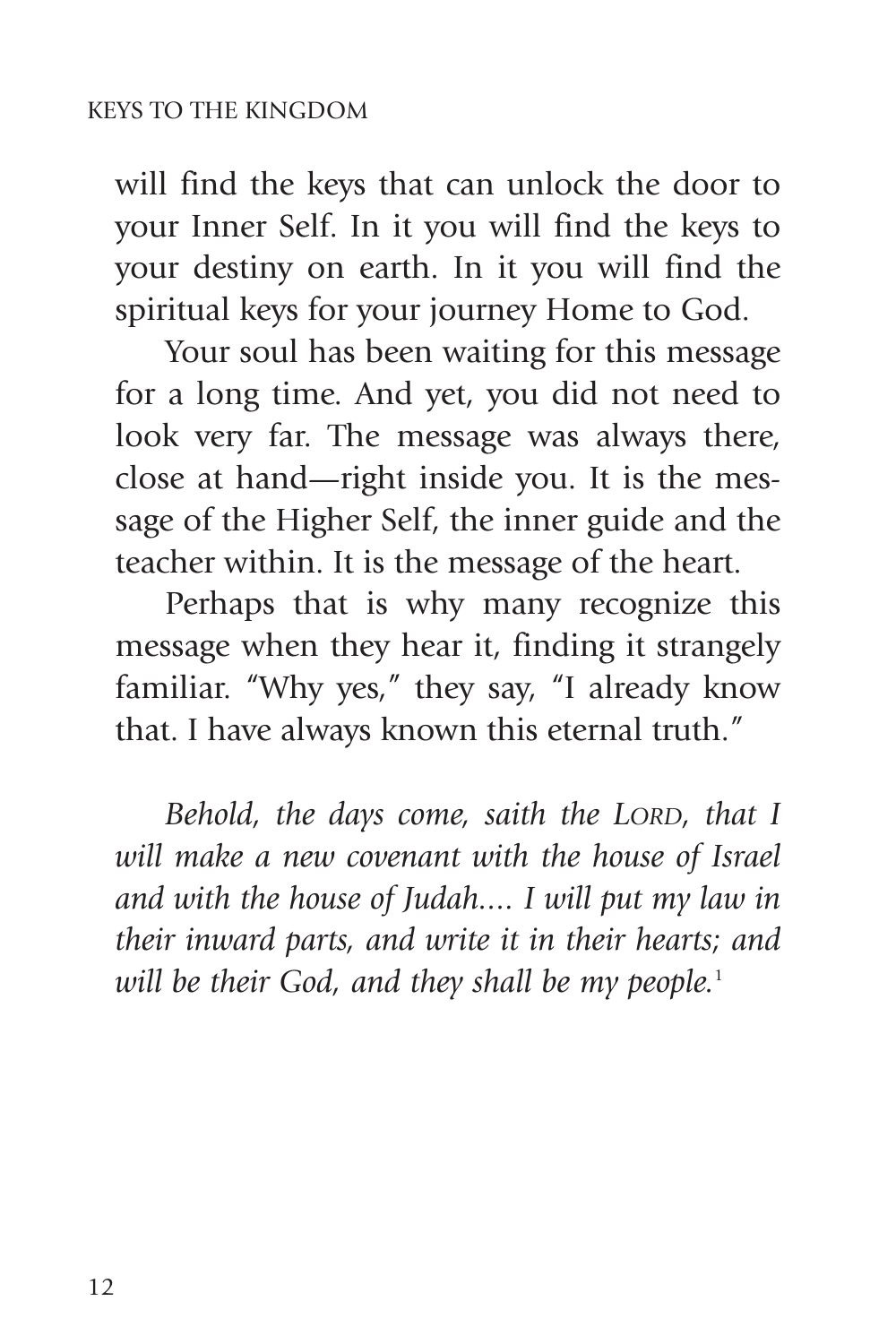

## **THE MESSENGERS**

 $\sqrt{\overline{S}}$  every message from the realms of light, there is a messenger. The task of the mes-For every message from the realms of light,<br>there is a messenger. The task of the messenger is to bring the message of truth from those realms to embodied mankind. Mark and Elizabeth Prophet are two such messengers, and their mission is to bring a new gospel for this age. It is the Everlasting Gospel foreseen by the author of Revelation.

To be a messenger is a special calling from God. Messengers do not come along every day, nor is their task an easy one. It is hard to bring a message of Truth to mankind. Most of us would rather not hear that we should change or move from our comfort zone. But God has always sent his messengers as wayshowers, to light the way on the spiritual path, exhorting mankind to return to him.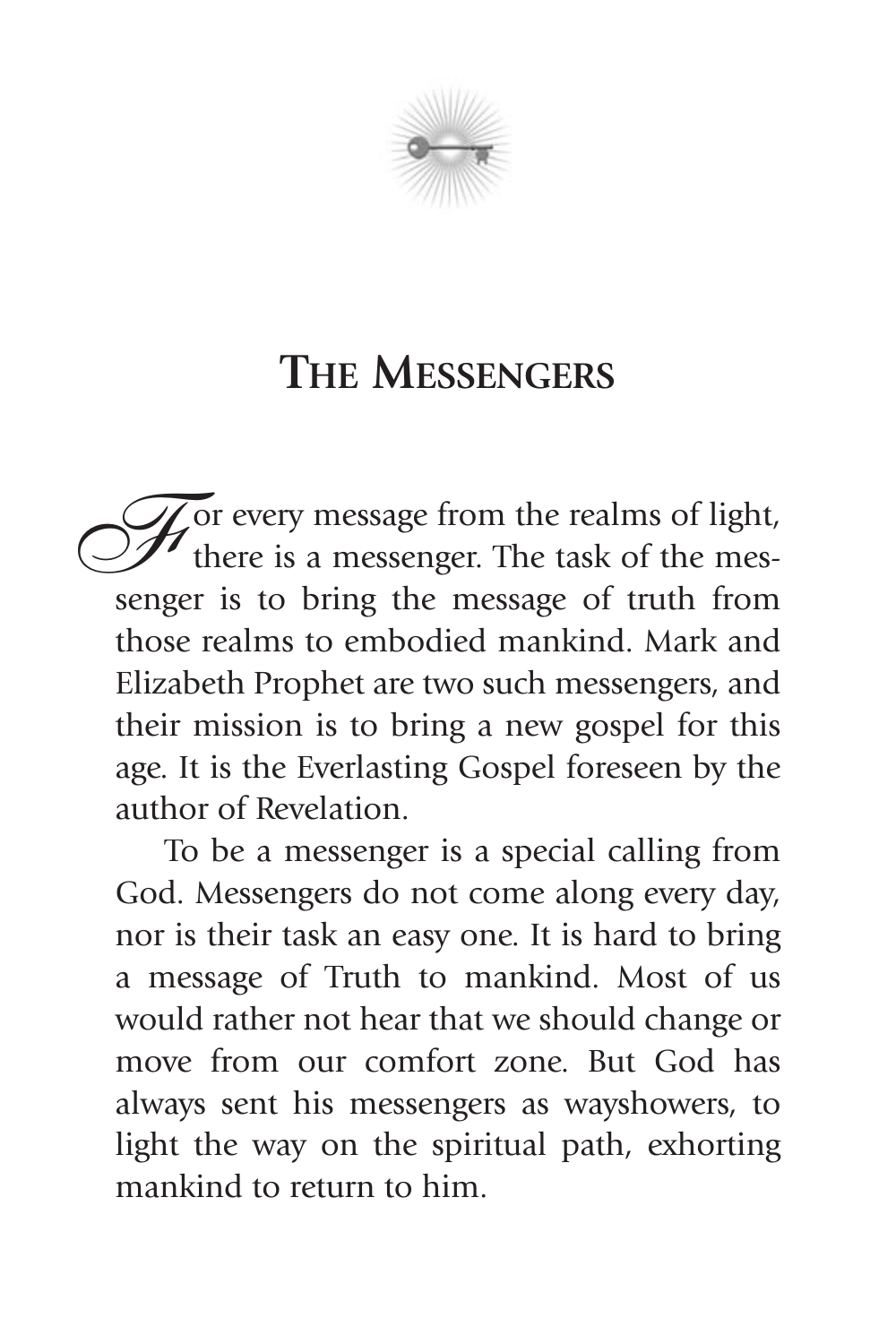#### KEYS TO THE KINGDOM



**Mark and Elizabeth Clare Prophet**

Ultimately, the concept of a messenger is a simple one. A messenger is a reminder, sent to remind you of what you already know and who you really are: you are a great and powerful spiritual being; you have come from heaven, and to heaven you are destined to return.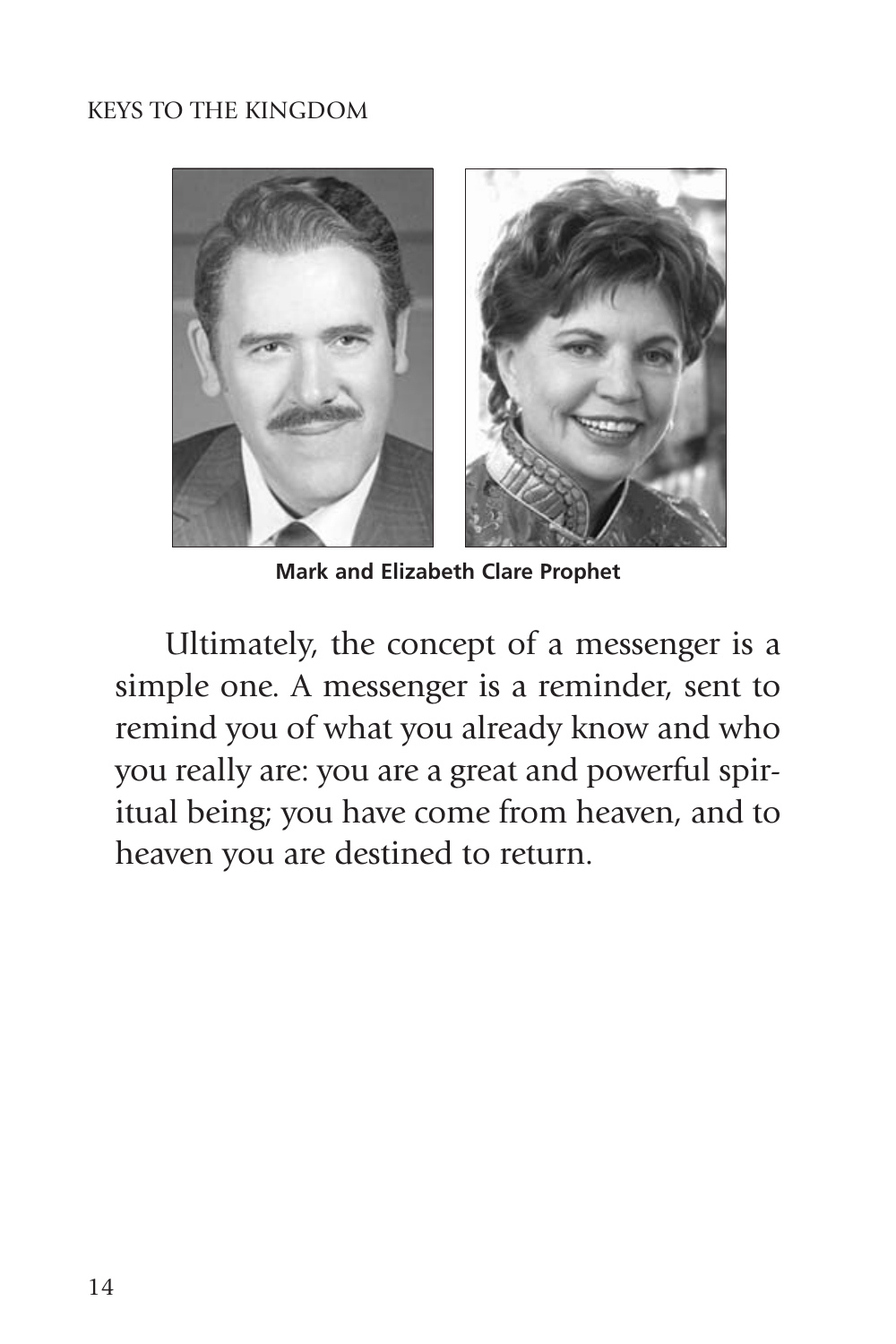

# **A UNIQUE ROLE**

Explizabeth Clare Prophet has described her role<br>  $\varphi$  as messenger in the following way:<br>
"My calling is to be a prophet of God.  $\sqrt{a}$  as messenger in the following way:

"My calling is to be a prophet of God. Prophet means one who speaks for God, hence, a messenger. Coincidentally (although I don't believe in coincidences), my name matches my calling. Prophet is the surname of my late husband and teacher, Mark L. Prophet. It was the family name that had been carried through generations from France to Ireland to Canada to Chippewa Falls, Wisconsin.

"Mark was a prophet and a messenger, called by God through the ascended master El Morya to found The Summit Lighthouse in Washington, D.C., in 1958. He was and is the most amazing person I've ever met—the most humble, the most holy, the most human.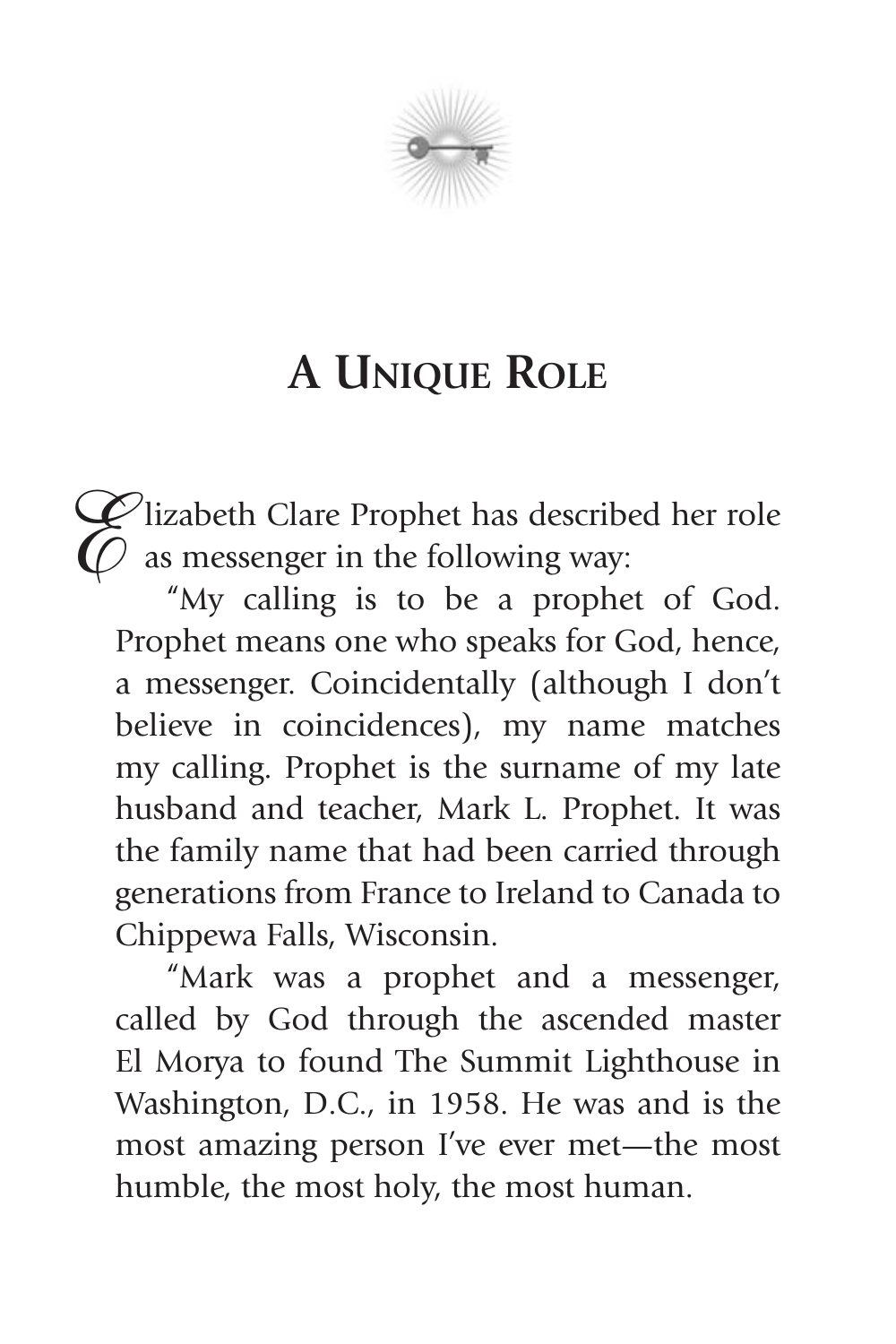"We were together for 12 years, were married, had four children, wrote many books, lectured around the world and built our movement. And then he passed on in 1973, his soul now one with God, yet ever with me.

"In 1964, I received the 'mantle' of messenger, including gifts of the Holy Spirit. And throughout my ministry, by God's grace, I have built upon the foundation of prophetic teachings already laid by my husband.

"As a messenger of God, I see myself as the servant of God's light within you. And the servant is not greater than his lord. My Lord is the Christ of Jesus and the Christ of you, who are one and the same. For, as John the Beloved wrote, that Christ was and is 'the true Light, which lighteth every man that cometh into the world.'2 Therefore, I come as a servant of that light—your light, my light, your Christ, my Christ<sup>"</sup>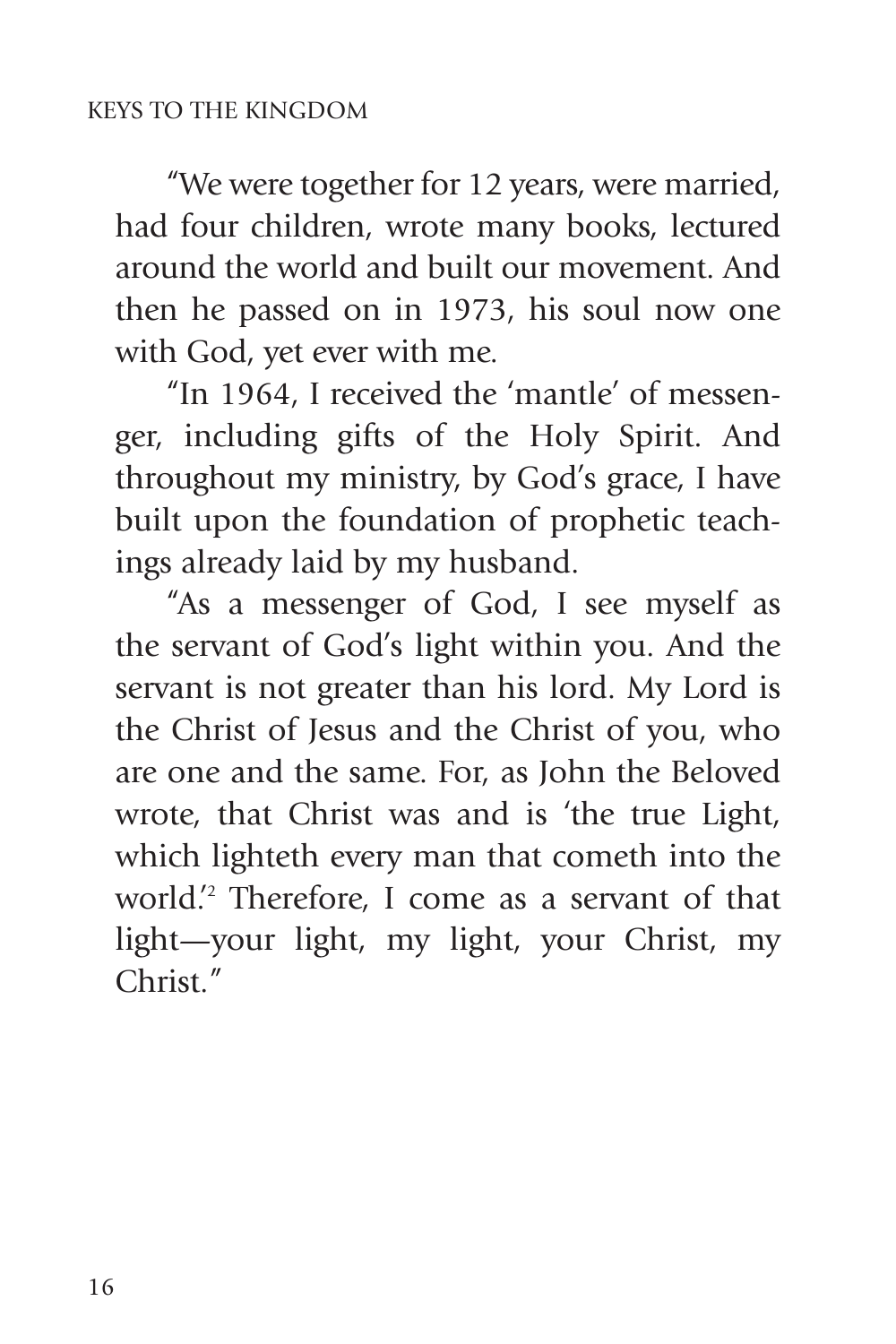# **CHAPTER 1 BEINGS OF LIGHT IN THE REALMS OF HEAVEN**

Aany people who have been through a  $\ell$  near-death experience speak of meeting **W** any people who have been through a near-death experience speak of meeting wondrous beings of light while on the other side. Although some, such as Jesus, were easily identified, others did not reveal their name but simply flowed with love, compassion, teaching and guidance. Who are these masterful beings?

Let us take a look inside the heaven-world to gain some insight.

#### **The Ascended Masters**

Many of those you might meet in the heaven-world are known as ascended masters. The ascended masters are our elder brothers and sisters on the spiritual path. They have graduated from earth's schoolroom and returned to God. From the heaven-realm, they guide and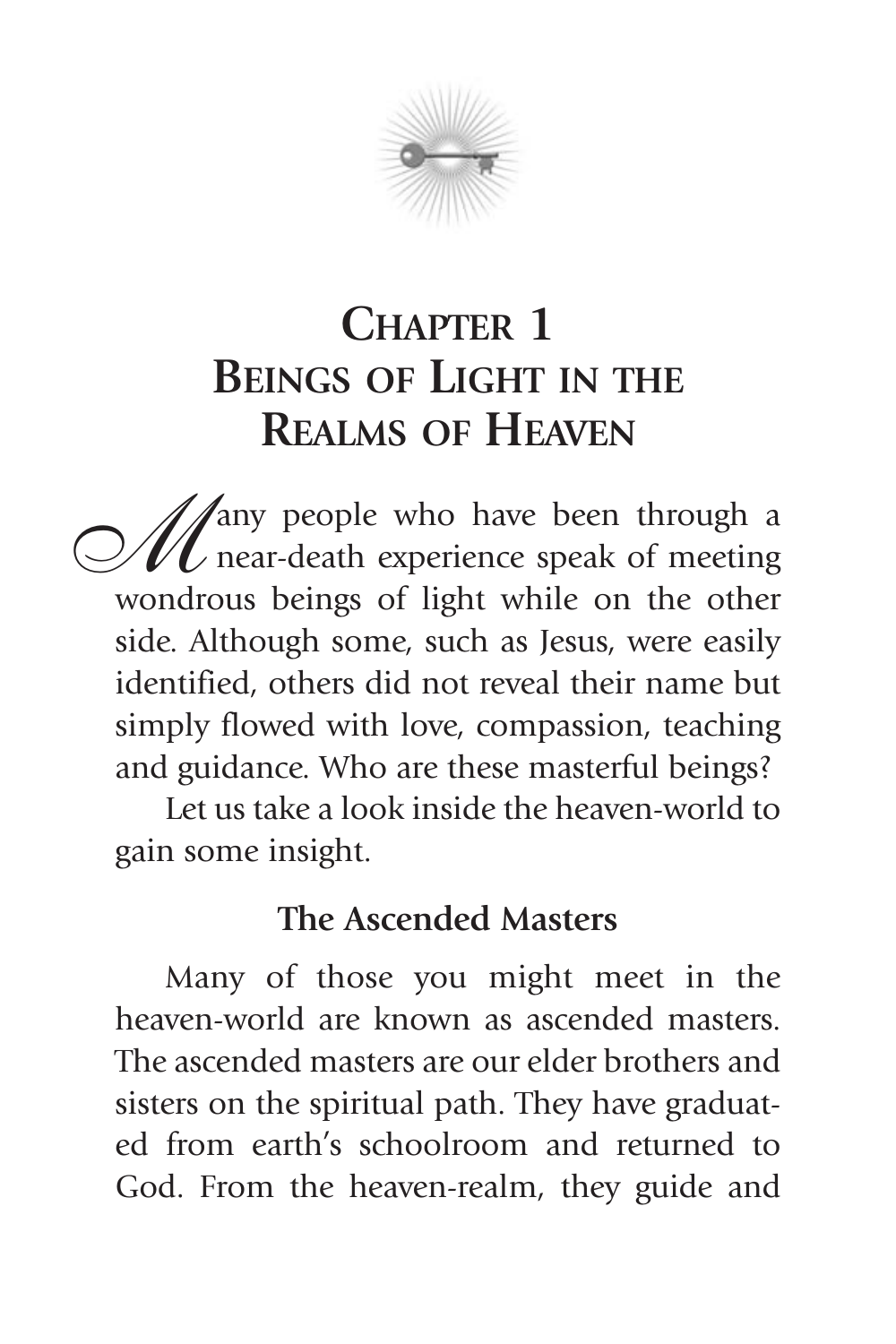teach mankind.

Many of these masters are familiar to us, having walked among us through the ages others may be unknown to our outer mind. Since the dawn of time, these masterful beings have emerged from all races and nationalities, from all walks of life and all religions. Some of them are ancient beings of light, and their names have long ago became secondary to the flames they bear.

Whatever their origin in the vastness of our Father's universe, they all have something in common. They have balanced their misuse of God's energy (karma), accomplished their unique mission on earth and ascended back to the heart of God. One and all, they share a common light. These beloved ones form a part of the brotherhood of spiritual beings and angelic hosts known in heaven and on earth as the Great White Brotherhood.\* They are spoken of in Revelation 7 as the great multitude of saints "clothed with white robes" who stand before

<sup>\*</sup> *White* refers not to race or nationality but to the white light that surrounds the immortals. The Great White Brotherhood is a spiritual order of saints and adepts of every race, culture and religion. These masters have transcended the cycles of karma and rebirth and reunited with the Spirit of the living God.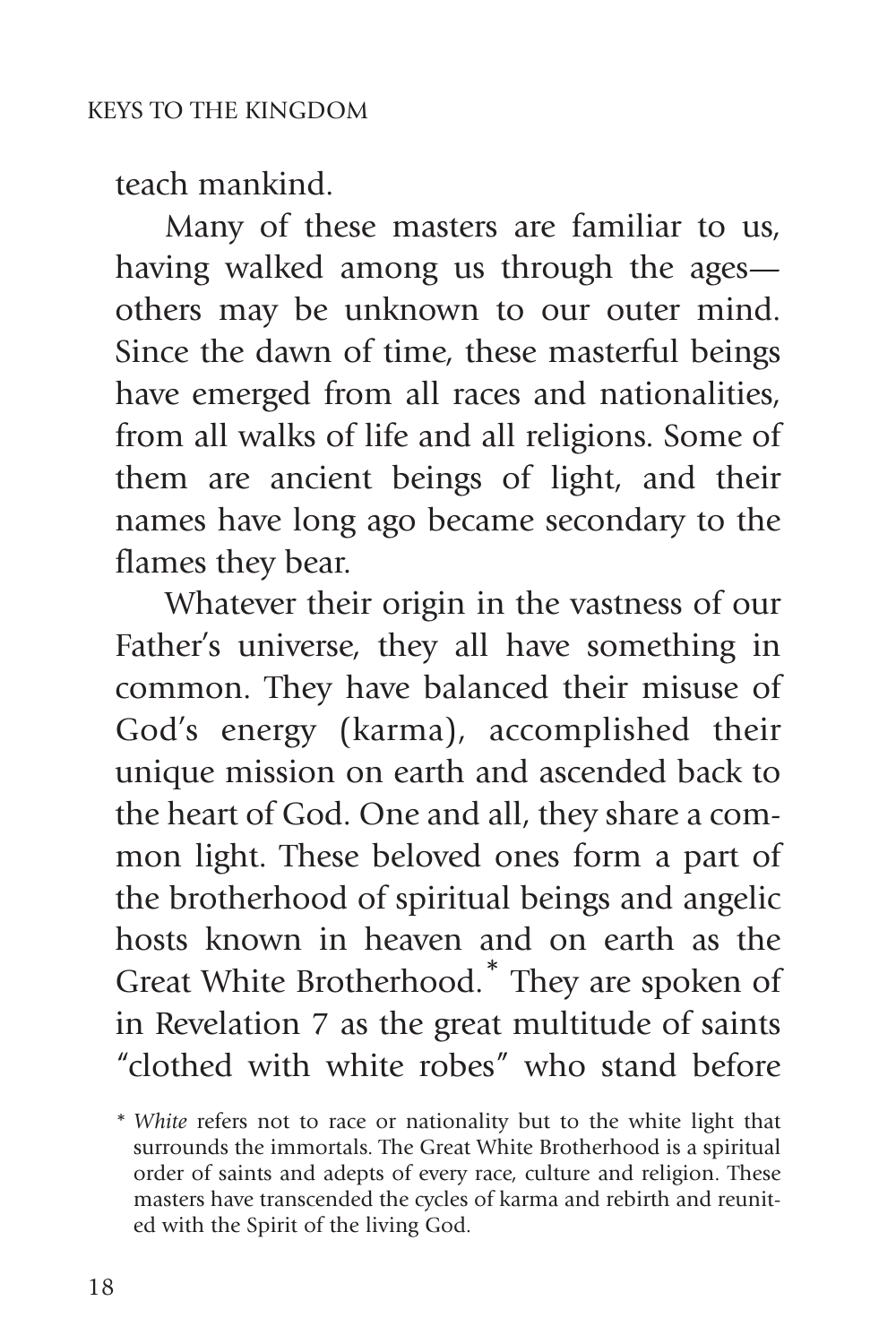the throne of God.

Among these saints are such well-known adepts as Gautama Buddha, Maitreya, Jesus Christ, Saint Michael the Archangel, Zarathustra, Moses, Melchizedek, Mother Mary, Teresa of Avila, Saint Francis, Saint Germain, Padre Pio and El Morya, to name just a few. Among their ranks are also unnumbered and unnamed loving hearts, servants of humanity who have returned Home and are a part of the living God forevermore.

The ascended masters are very much concerned with the evolutions of earth and the progress of the light in every area of human endeavor. Often working behind the scenes in the spiritual realm, the masters serve side by side with earnest seekers and public servants of every race, religion and walk of life to assist humanity in their forward evolution.

The ascended masters are teachers of mankind. They take a loving personal interest in their students and often intercede in their lives in many ways, both seen and unseen. They teach the path of overcoming victory where the soul can walk the earth with self-mastery, follow in the footsteps of Jesus or Buddha or other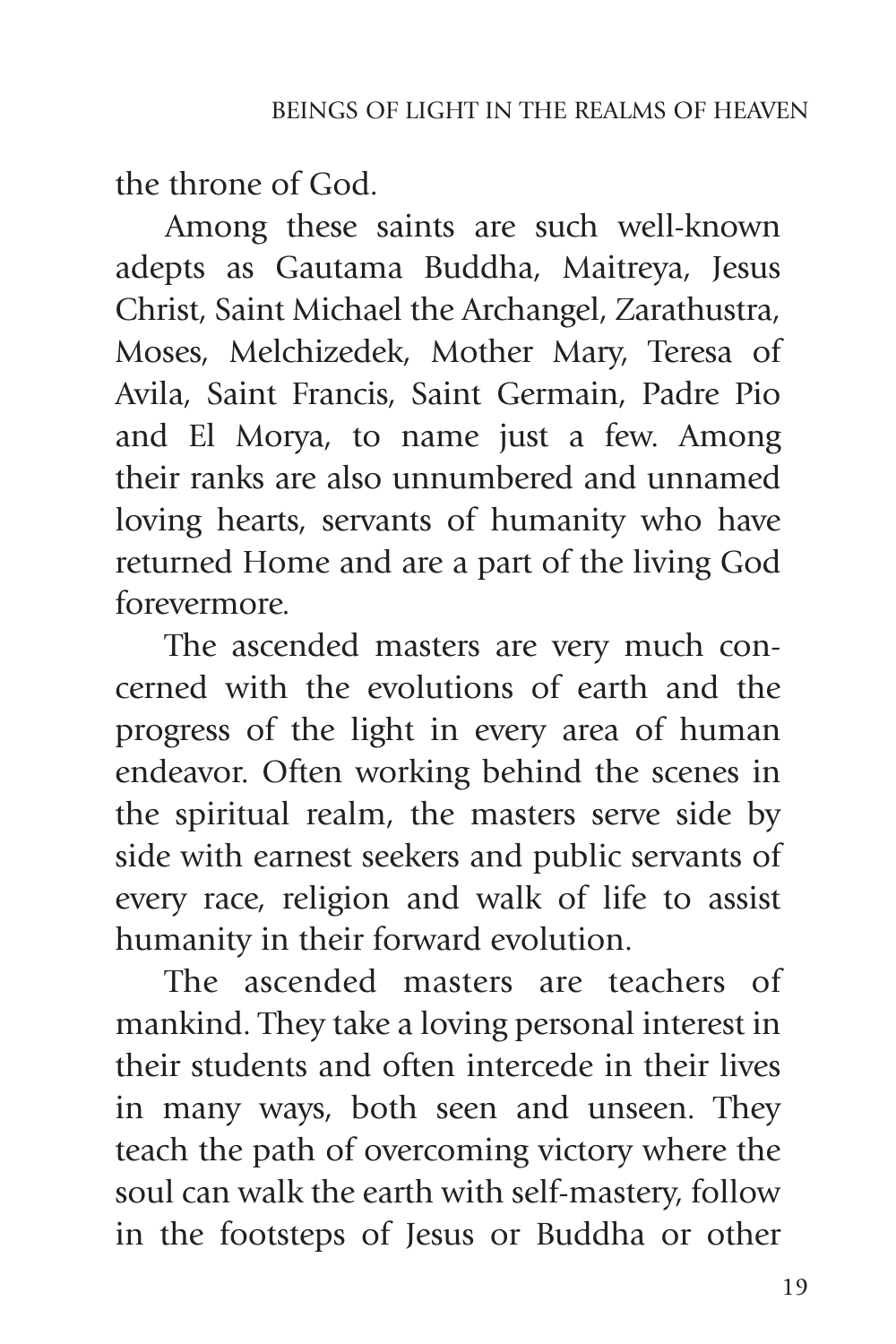great lights, and return to the heaven-world at the conclusion of a lifetime of service. This is the path of personal Christhood whereby each one can find the way of overcoming.

This path is well marked by the footsteps of those who have gone before, and there are guides who can assist you in the steps that you need to take. They can point out the pitfalls and point out the easier way through the rough terrain. They have ropes and tools to assist you in the upward climb, and in the difficult places they offer a helping hand up and over the precipice. The guides cannot make the climb to the top of the mountain for you, but they are there to assist you in any way they can.

Having once walked where we now walk, the masters are well qualified to teach us. And even as they teach mankind, they are students of other masters who are above them in the great chain of being, the heavenly hierarchy. The path of discipleship continues in the heaven-world and is a model for the student-teacher, masterdisciple relationship on earth.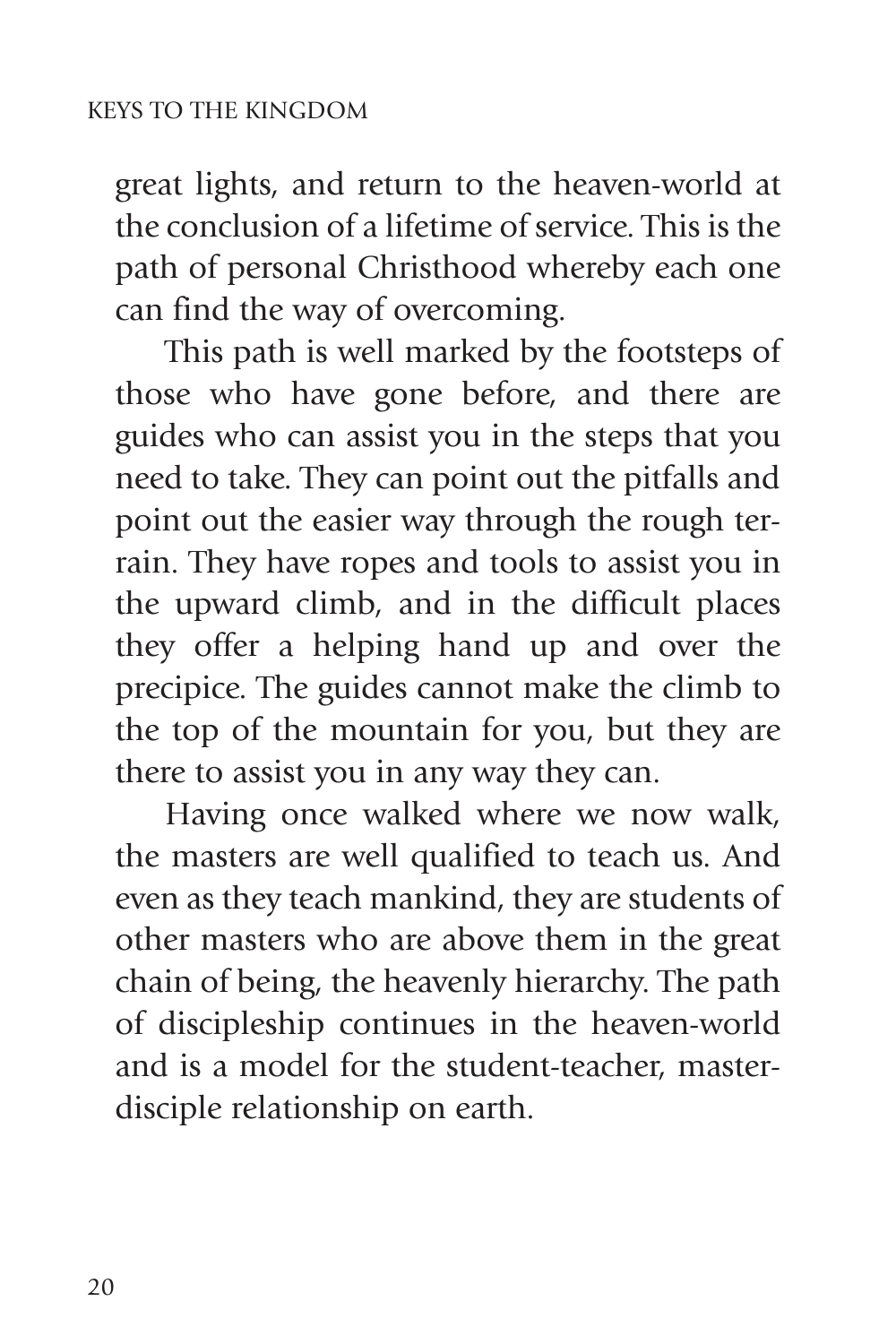### **Homes of Light in the Heaven-World**

The heaven-world is a vast and yet wellorganized place. Among the sights you would see there are beautiful retreats and places of learning. An ascended master retreat is a focus of the Great White Brotherhood anchored in the etheric plane where the masters reside. (The etheric plane is simply a dimension that is above our physical, mental and emotional world. This dimension is of a higher vibration that we call heaven, or the ascended master octave.)

Just as we have earthly houses and cities, so there are homes and cities of light in the heaven-world. The retreat of a master might have many rooms or buildings, accommodating many souls and serving innumerable functions. There are rooms for council meetings where the masters gather to discuss the affairs of earth and heaven, temples for devotion and worship, centers for learning and repositories of the great wisdom of the ages, places of training for souls of light as they travel in their finer bodies during sleep or between embodiments, and places for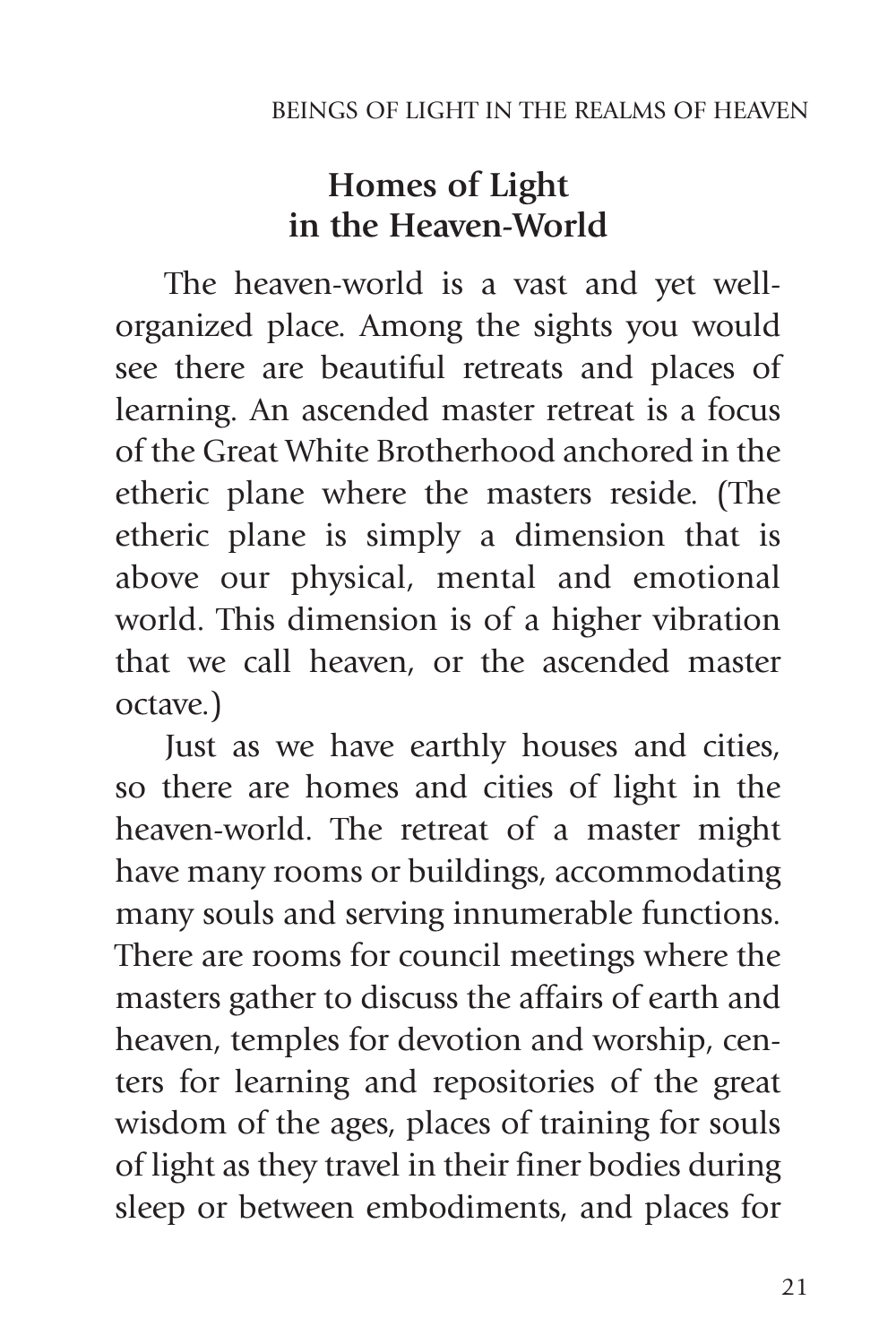rest at the conclusion of an earthly sojourn. As well as all of this, these retreats are anchoring points for certain spiritual energies on behalf of mankind.

Souls of mankind who are in embodiment and who desire to be trained are able to visit these retreats in their soul consciousness while their body sleeps. They come to learn and to study, to understand the circumstances of their lives and to prepare for the challenges of daily life in the schoolroom of earth. Many are consciously working at these inner levels to prepare for their life's calling or mission—their divine plan.

You may visit these retreats for some time before having a waking memory of your experience there. And although you may have just heard of the concept of an ascended master retreat, the retreats themselves are not new they are ancient. The retreats and spiritual focuses of the Great White Brotherhood were established almost concurrently with the birth of the planet.

The retreats of the masters play an important role in the spiritual evolution of mankind. A retreat is more than a place where an ascended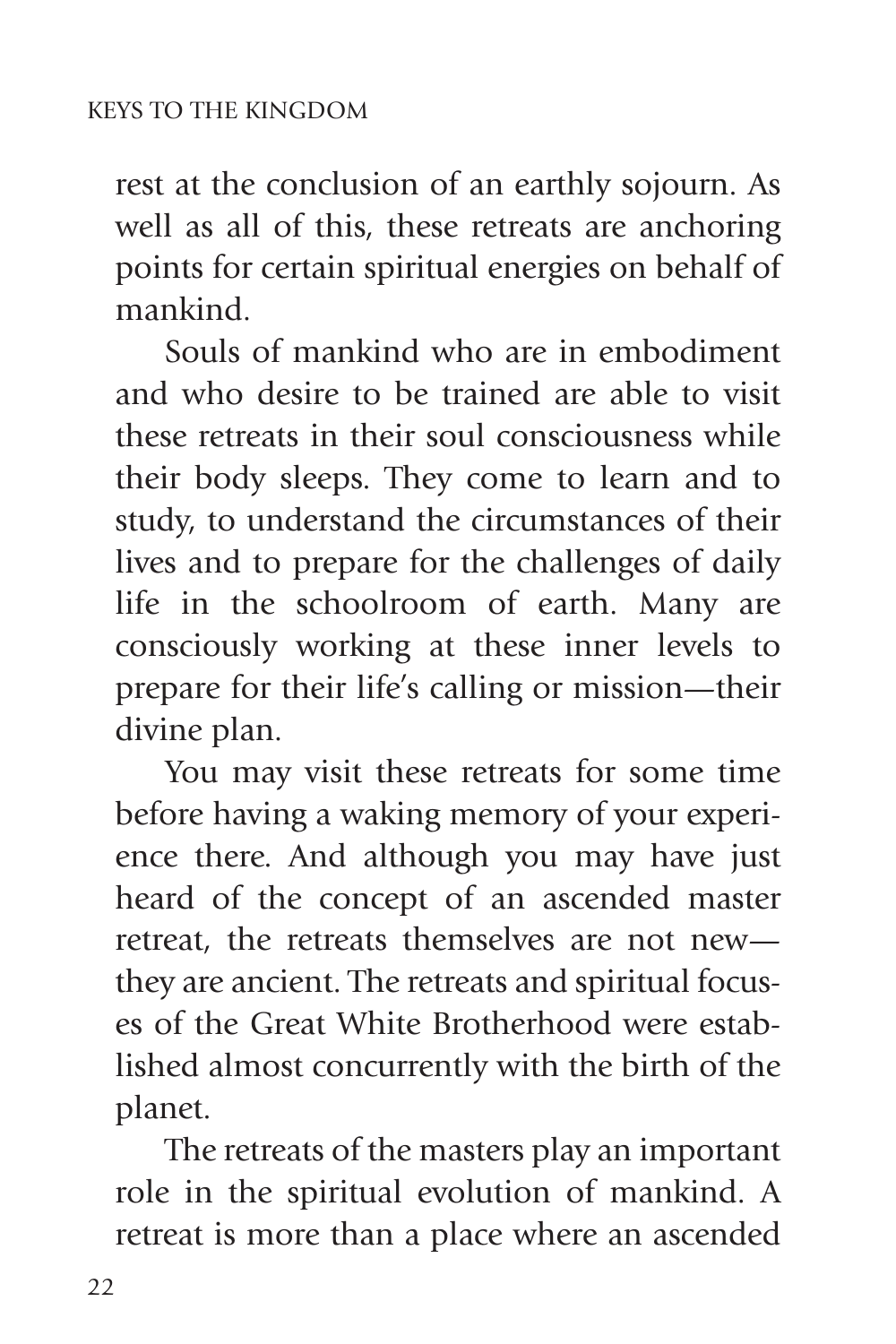master lives and receives his students, or chelas. A retreat is a mandala, or a forcefield, that is used by the solar hierarchies to release increments of energy to a planet and a people. This light is necessary to the forward progression of life on the planet. The masters step down this light through their chelas for distribution among mankind. It is this light and energy that literally sustains the planet as a platform for the evolution of all those who live here.

There are very few sincere seekers for truth who have not already journeyed to these retreats. You may well have visited the retreats while your body slept at night, even though you



**The Teton Range, Wyoming**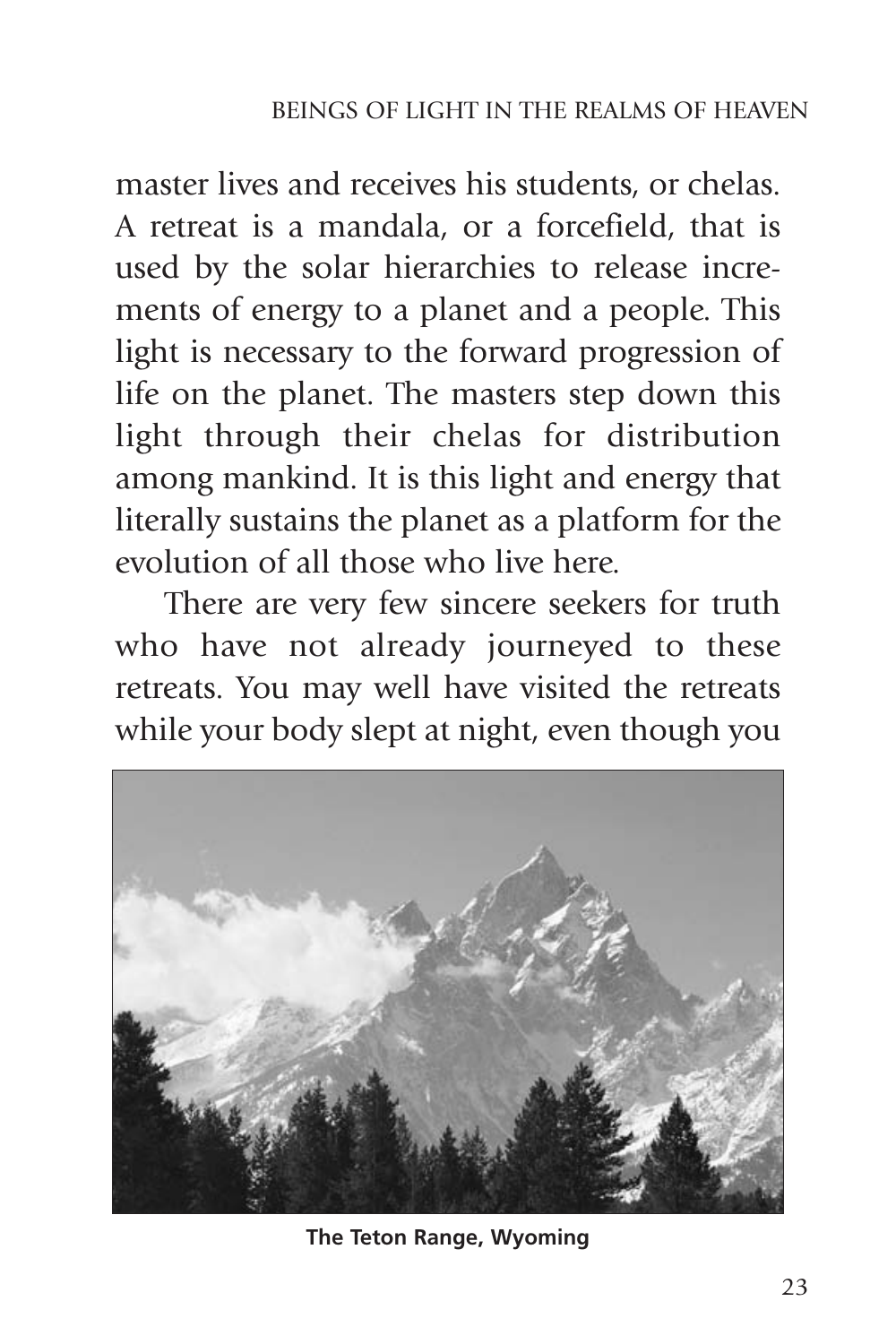had no outer memory of this experience.

One of the most frequently visited retreats is the Royal Teton Retreat. This retreat is located within the Teton mountain range near Jackson Hole, Wyoming. This vast and active center is the principal retreat of the Great White Brotherhood on the North American continent. It is an ancient focus of great light, in operation long before the sinking of Atlantis more than 12,000 years ago. It is a gathering place for the ascended masters and their disciples, even as many of the masters also maintain the specialized functions of their own retreats at other locations.\*

The Royal Teton Retreat is the location of one of the Universities of the Spirit where thousands of unascended mankind attend classes of instruction each night. In these Universities they learn about cosmic law, the circumstances of their karma, their divine plan, the conditions on earth and other information vital to the ongoing evolution of the planet. When they awake from sleep, they are often inspired to urgently search on earth for what they remember from

<sup>\*</sup> For more information about the Royal Teton Retreat and other retreats of the ascended masters, see *The Masters and Their Retreats,* by Mark and Elizabeth Clare Prophet.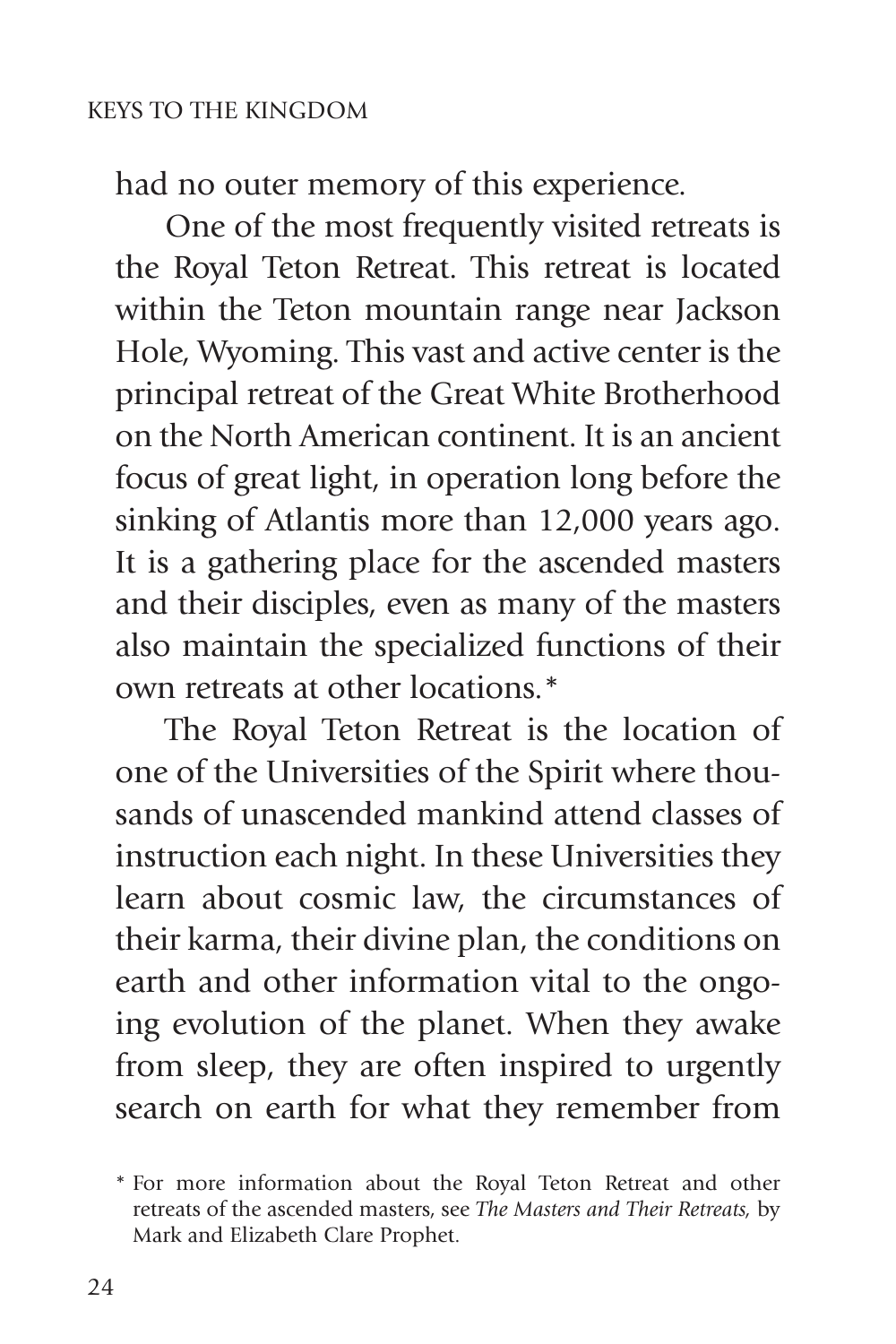the heavenly realm.

A simple request or prayer can enable the angels to take you to the masters' retreats while your body sleeps at night. Here is a prayer you can give to ask to be taken to the Royal Teton Retreat:

#### **Prayer for Soul Travel**

*Father, into thy hands I commend my spirit. Mighty I AM Presence and Holy Christ Self, I call to Archangel Michael and his legions of blue-lightning angels to protect and transport my soul clothed in my finer bodies to the Royal Teton Retreat near Jackson Hole, Wyoming this night. Escort me, instruct me, guide and protect me as I work to set free all life on earth. I ask this be done in accordance with the holy will of God.*

#### **The Seven Rainbow Rays**

The path back to the Source can be walked over seven rays of the Christ consciousness that emerge from the white light.

Imagine a ray of white light entering a prism and dividing into seven rainbow rays. These are the natural division of the pure white light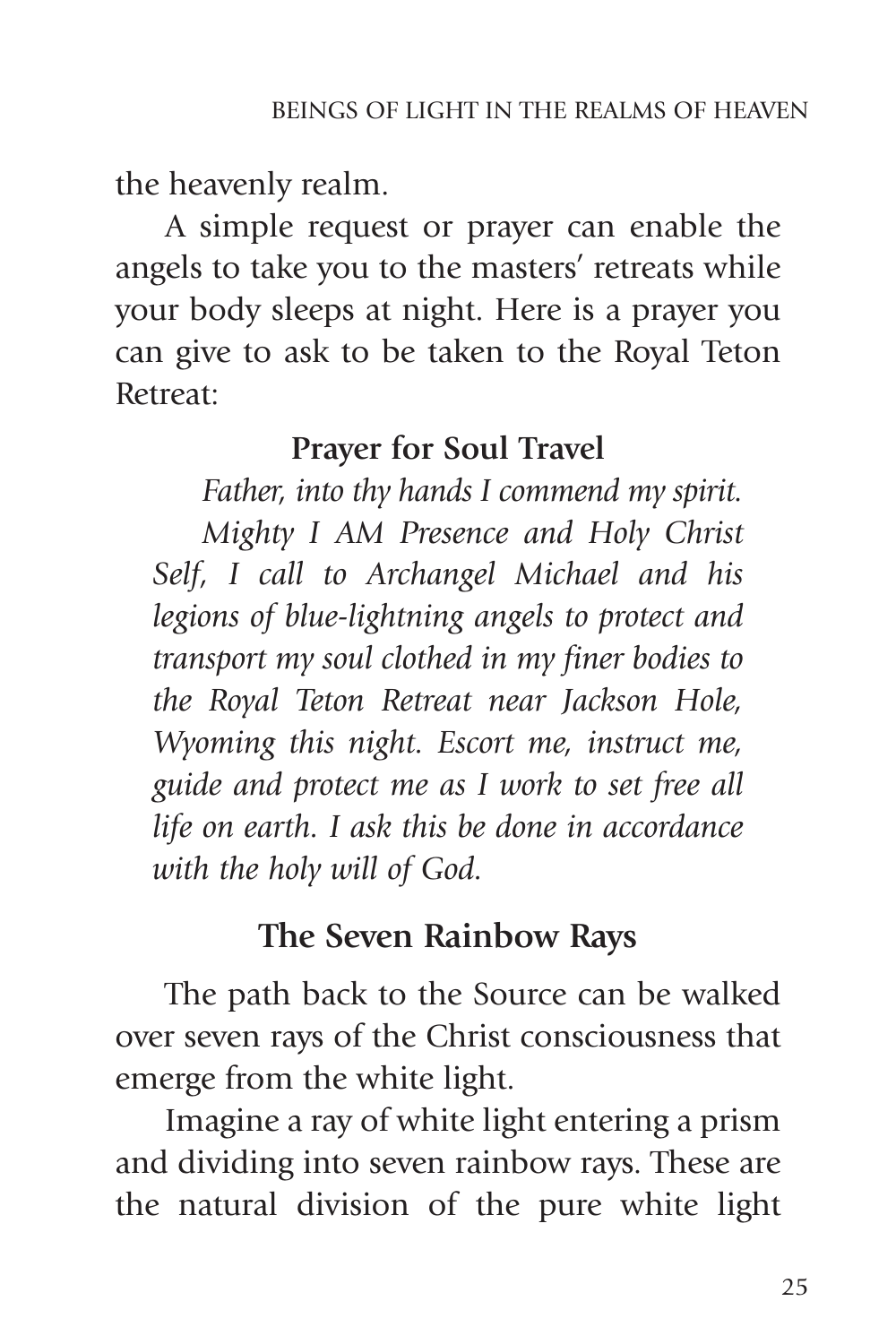emanating from the heart of God as it descends through the prism of manifestation. These are the subdivisions of the wholeness of Christ.

The seven rays are outlined as follows:

- (1) Blue—power and faith
- (2) Yellow—wisdom and illumination
- (3) Pink—love and beauty
- (4) White—ascendancy and purity
- (5) Green—science, healing and supply
- (6) Purple and gold—ministration and service
- (7) Violet—transmutation and diplomacy

The colors of the rays as they emerge from the white light remind us of Joseph's coat of many colors. Just as the seamless garment of the Lord Christ Jesus was white, so in his embodiment as Joseph, he wore the coat of many colors. The many became the one in the Christ, and out of that Christ light can be drawn forth the many colors of universal perfection. Regardless of their color, all of the rays have a white-fire core of purity that embodies all of the attributes of God.

Each day of the week there is released to the earth a special concentration of one of the seven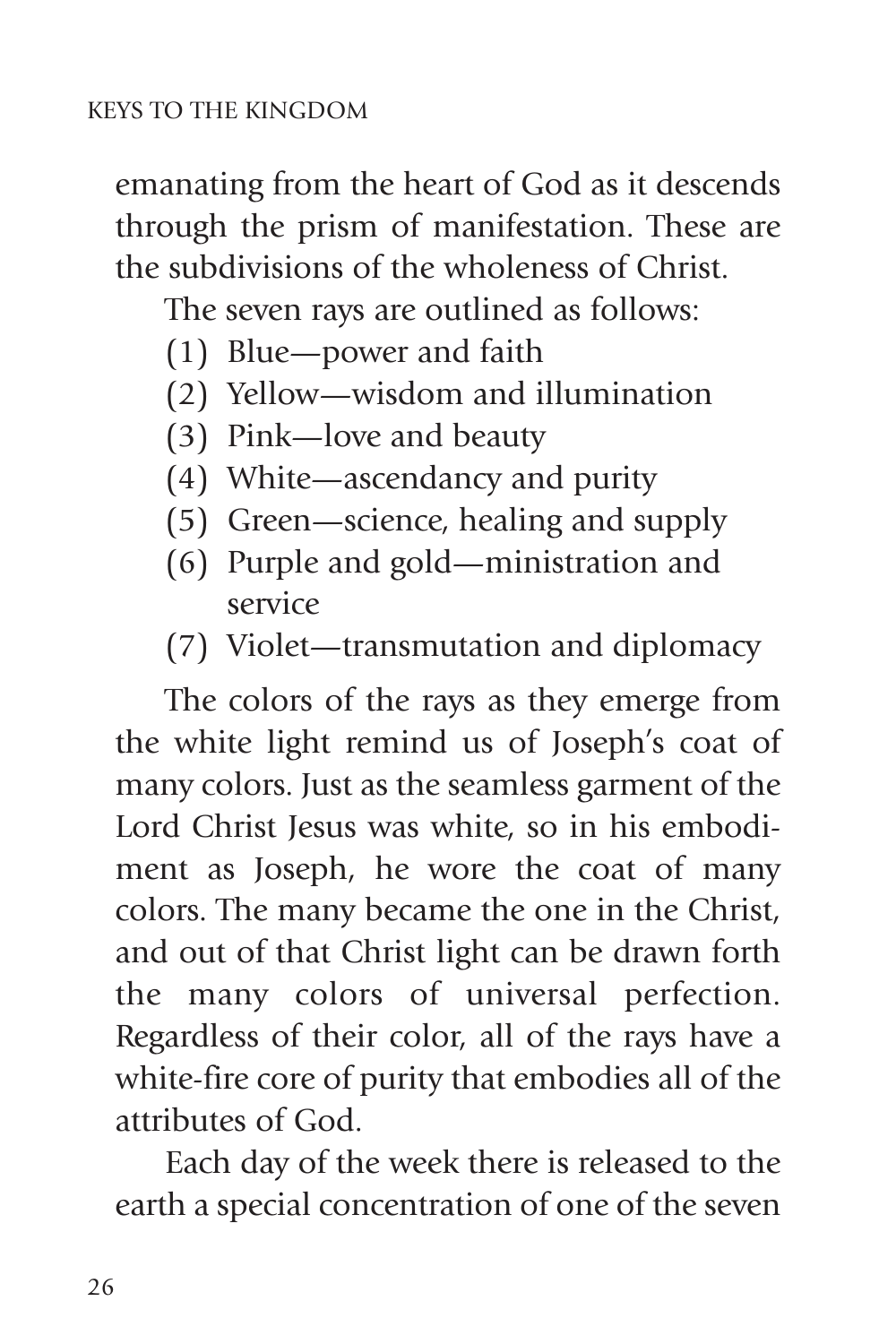rainbow rays of God. As these rays enter the physical world, they become a flame, bursting with energy to ignite a world in the seven colors of the rainbow.

We who would follow in the footsteps of Christ may meditate upon the colors of the rainbow rays of light's perfection.

## **Meditation on the Rainbow Rays**

Blue is the flame of faith, promise, constancy, power, strength and of the earnestness and will of God. It flows out of vast luminous reservoirs into sea and sky. It is Tuesday's blessing to the earth.

Yellow is the merging of the gold and the white, imparting illumination, the consecration of right knowledge, the service of right knowledge, the outshining of the Christ mind and the establishment of the law of harmonious relations between all peoples and between God and all peoples. It is the ray of the sun sent to the earth on Sunday, the day of the sun.

Pink is the symbol of divine love. Love is joyous, buoyant and beautiful. Through the power of love, men learn how they may impart to others the beauty and the compassion they have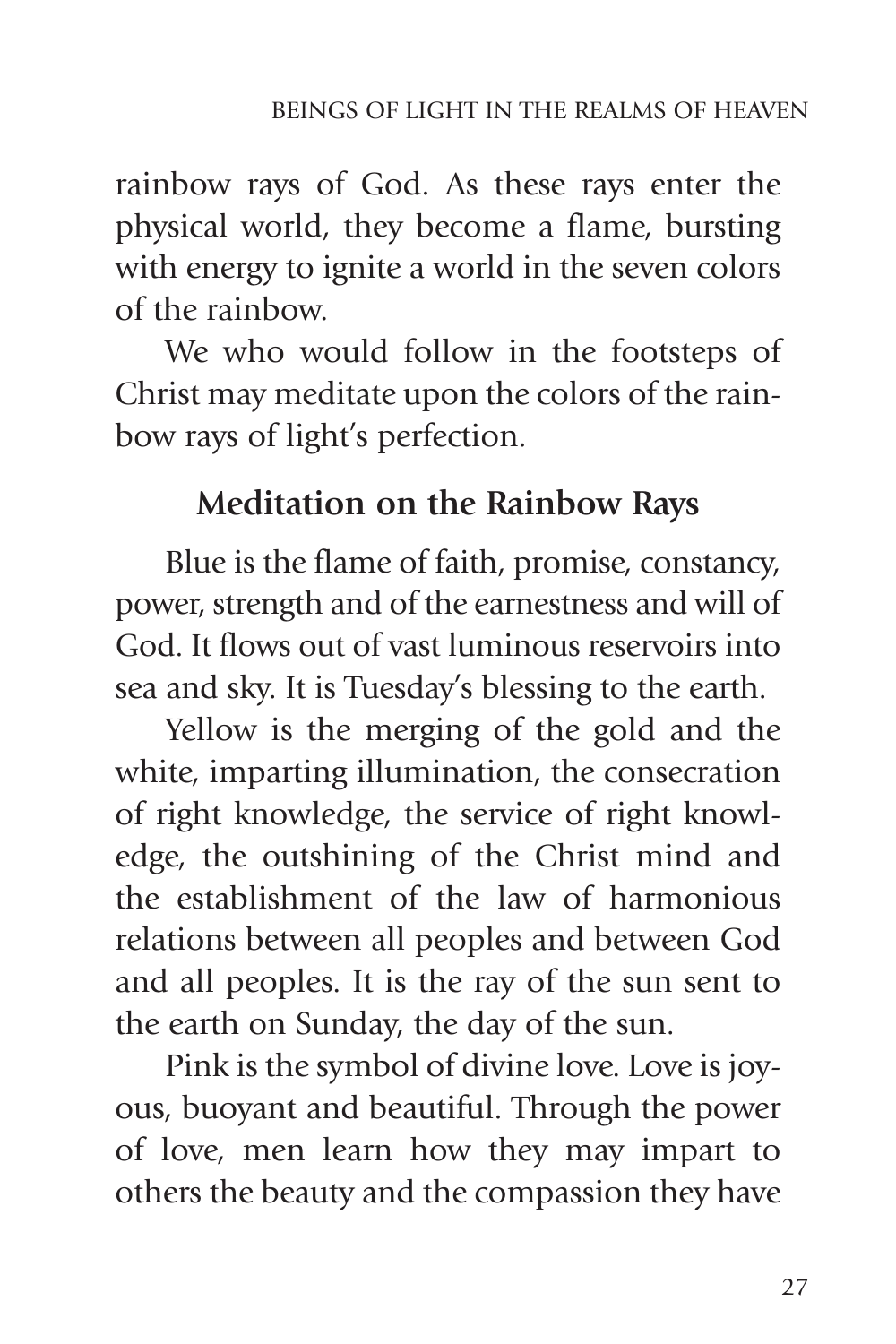received from God. Love is the requirement of the hour. In the giving of this charity and beauty, there is no robbery, but only the fair exchange among all souls who are ennobled by the same love that God is. Monday is the day of the week that is imbued with the creative power of love.

The white ray of purity is composed of all of the colors of the rainbow. It has its own gigantic sheath that, as a sea of liquid flame, holds before the children of men the longing to be a part of that which can never be contaminated by reason or by deceitful act. The white light is the mind of God, the nature and character of God. It is freedom from stain and blame, the triumphant merging of the many colors into the purity of the One. Friday is the day when through purity man obtains his freedom from the bonds of limitation.

The ray of green imbues all life with the perfect blend of the yellow and the blue—the faith and wisdom of God in nature. The eternal newness of the color green charges man with the healthful and health-giving chlorophyl of the sun—the fire of the sun and the fire of the power to create. The healing green restores man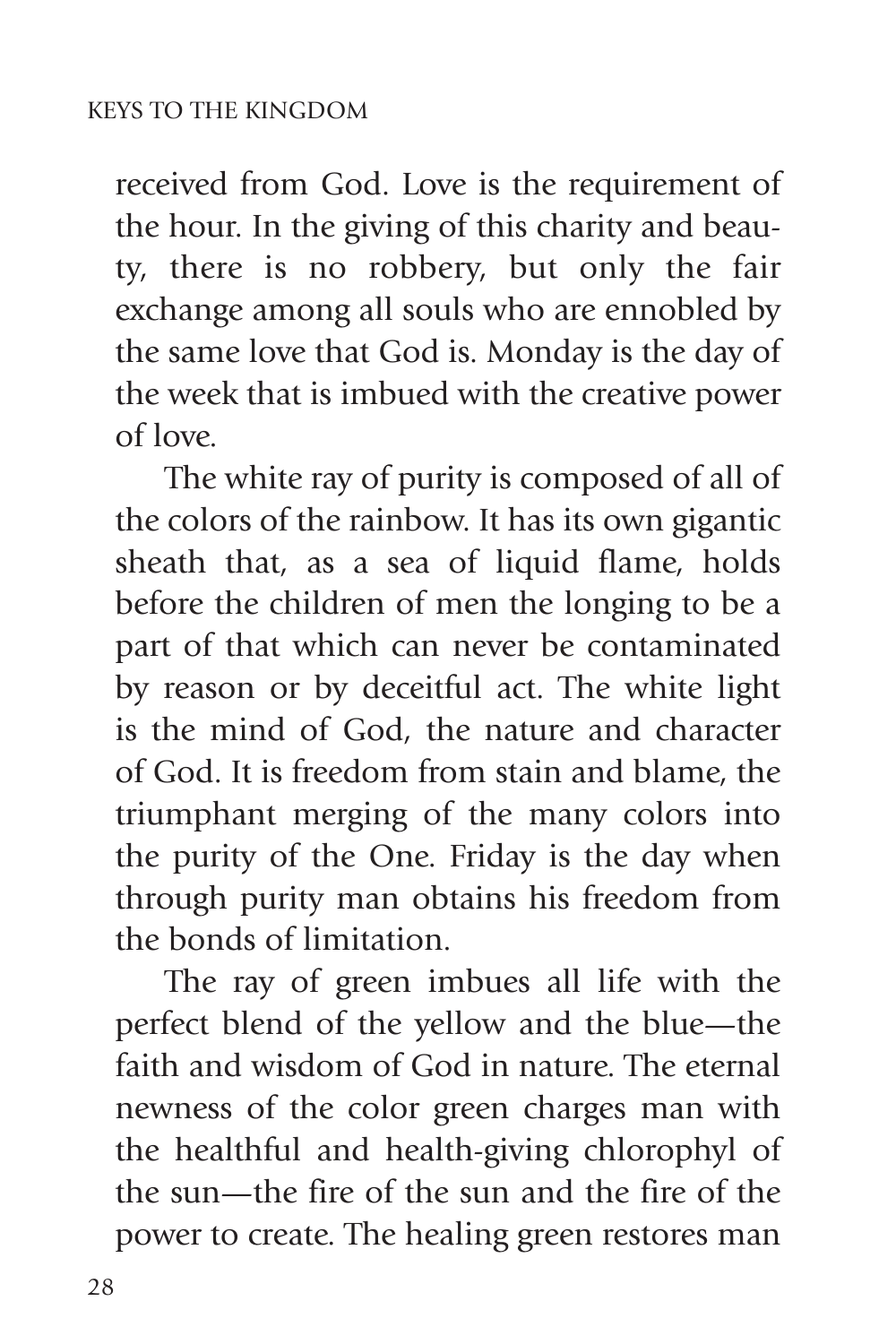to the primal nature of God. The ray of green supplies man with every lack and is the color of abundance and supply. It penetrates the earth on Wednesday, the day of healing and wholeness.

The purple and the gold imbue man with the desire for cosmic service. The colors are symbolic of the priesthood of true believers. The purple speaks of the illumined fire of the soul. This fire must assist every part of life to find reunion with its Source and with the golden law that God has dispensed to men. It is the ministration of the Christ to his disciples, of the servant who is not greater than his Lord. This twofold action of God's body (purple) and his essence (gold) bathes the earth on Thursday.

Finally, the violet ray synthesizes into action the rays of love and power, the pink and the blue, forming the radiance of the violet flame. Also called the royal purple, it shows the sense of the mantle aborning within the consciousness of man.

God has caressed and blessed the individual. Now that one must wear the mantle of the seventh ray, the robe of tact, diplomacy and of judgment. He must mediate as best he can for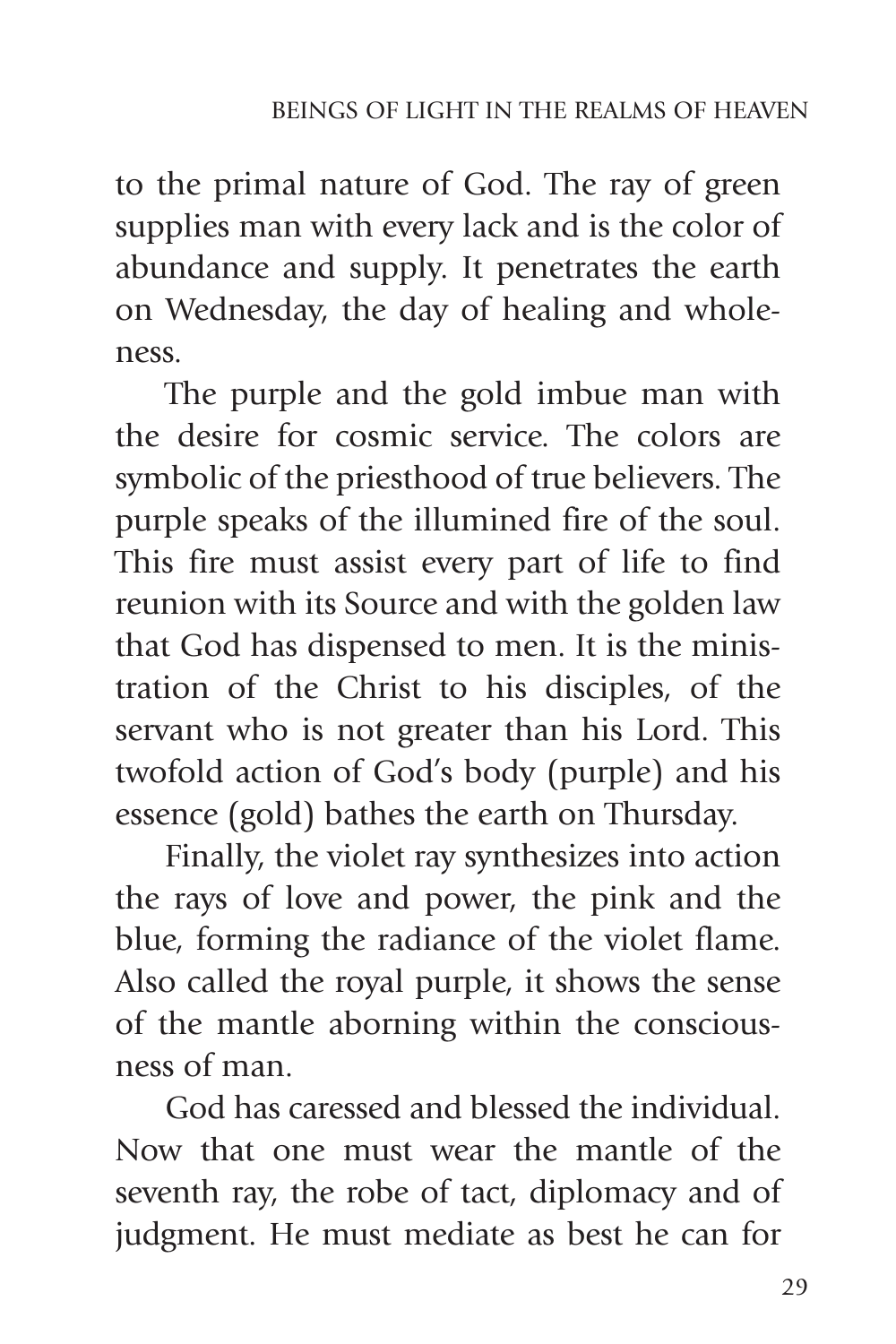his fellow men, for those who have not yet advanced to his level of attainment. He must serve the cause of freedom and help deliver men from the bondages they themselves have created. He does not expect thanks, but holds in his grateful heart the feeling of gratitude for more service in order that tomorrow he may give in greater measure that which he has given in lesser measure today. The violet ray is amplified on Saturday—a day to pause and consider the meaning and ritual of freedom.

#### **Discipleship Under Seven Masters of Wisdom**

The seven rainbow rays present seven paths to individual self-mastery, defined as the seven archetypes of Christhood. There are seven masters who have mastered identity by walking the paths of the seven rays and now stand to help others walk these paths.

These seven masters are known as the chohans of the seven rays. *Chohan* is a Sanskrit term for lord. The chohans define the law on their ray; through them that energy of the Christ and of God flows to mankind, to all who are evolving on that particular path.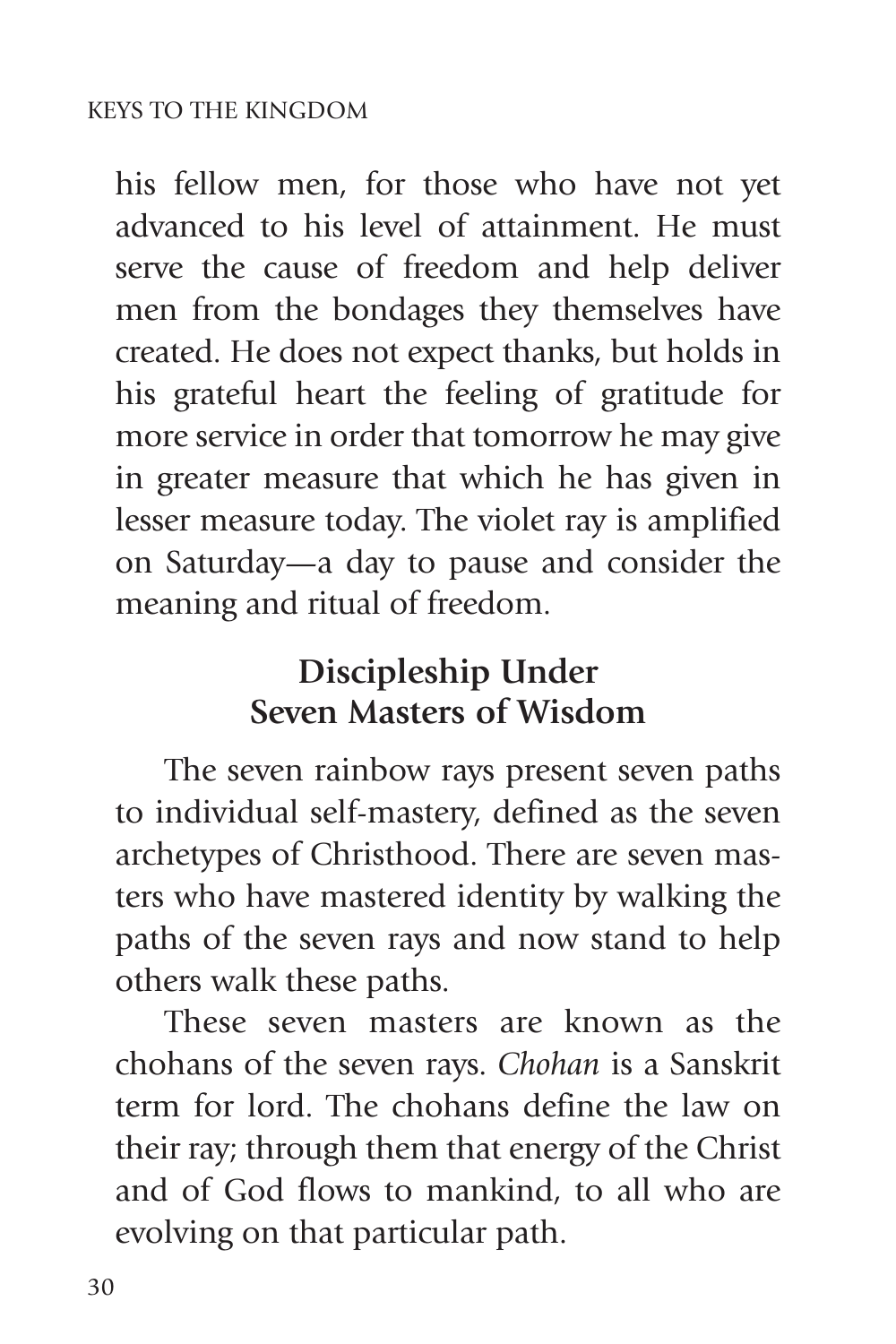The chohans are the closest ascended masters to us. They function in planes of perfection, but these planes are simultaneously one with the Matter plane where we are—there is a congruency of Spirit and Matter, and time and space are but coordinates of infinity. Therefore, you could say that the chohans are here with us.

All of the chohans are teachers of mankind. Each of them opens to you a path of discipline that corresponds to the ray and chakra (spiritual center) that that one represents. Let us look briefly at these seven chohans and their retreats.

El Morya, chohan of the first ray, maintains his focus of the will of God on the etheric plane concurrent with Darjeeling, India. He is the Chief of the Darjeeling Council, a council of ascended masters of the Great White Brotherhood.

Lanto is the lord of the second ray, the yellow ray of illumination. He serves in the Royal Teton Retreat. He is especially concerned with the education of the youth of the world.

Paul the Venetian is chohan of the third ray of divine love, the pink flame. He is the hierarch at the Château de Liberté in southern France. He sponsors the ascended master culture for this age and works with all who desire to bring that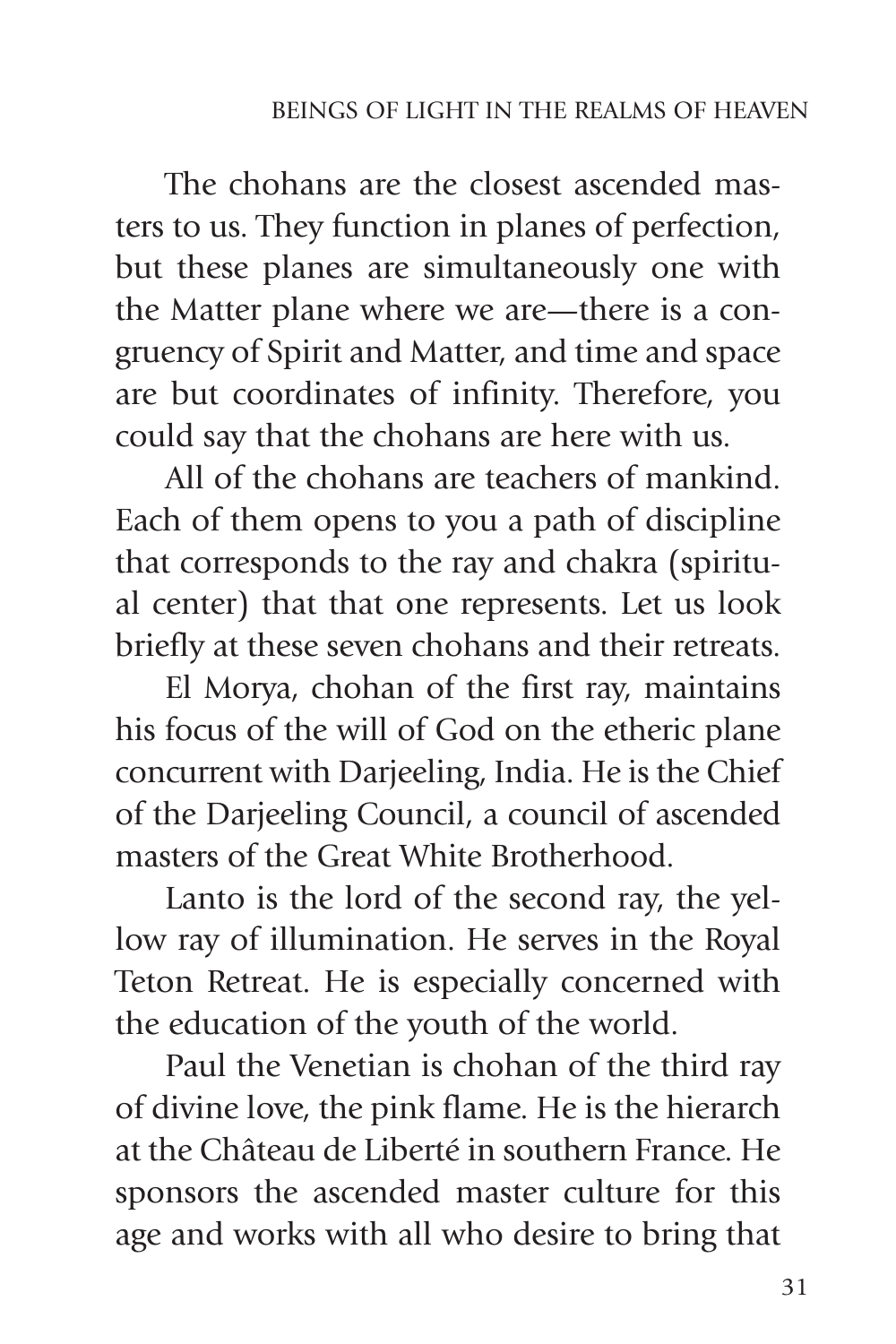culture forth on behalf of mankind.

Next we come to the great disciplinarian, Serapis Bey, chohan of the fourth ray. Serapis maintains the focus of the Ascension Temple at Luxor in Egypt. This is the place where candidates for the ascension are received, and it is considered the most difficult retreat to enter. Serapis Bey is the teacher of the path to the ascension.

Hilarion is the chohan of the fifth ray, the green ray of precipitation and truth. He was embodied as the apostle Paul. He maintains the Temple of Truth on the etheric plane over the island of Crete, in Greece. He works especially with atheists, agnostics, skeptics and others who have become disillusioned with life and with religion.

The sixth ray of ministration and peace is presided over by Nada as chohan. The flame of the sixth ray is purple, the color of violets, flecked with metallic gold. Nada's retreat is in Saudi Arabia.

Saint Germain, chohan of the seventh ray, holds a very important position in hierarchy in this age. Not only is he the chohan of the seventh ray of freedom, mercy, transmutation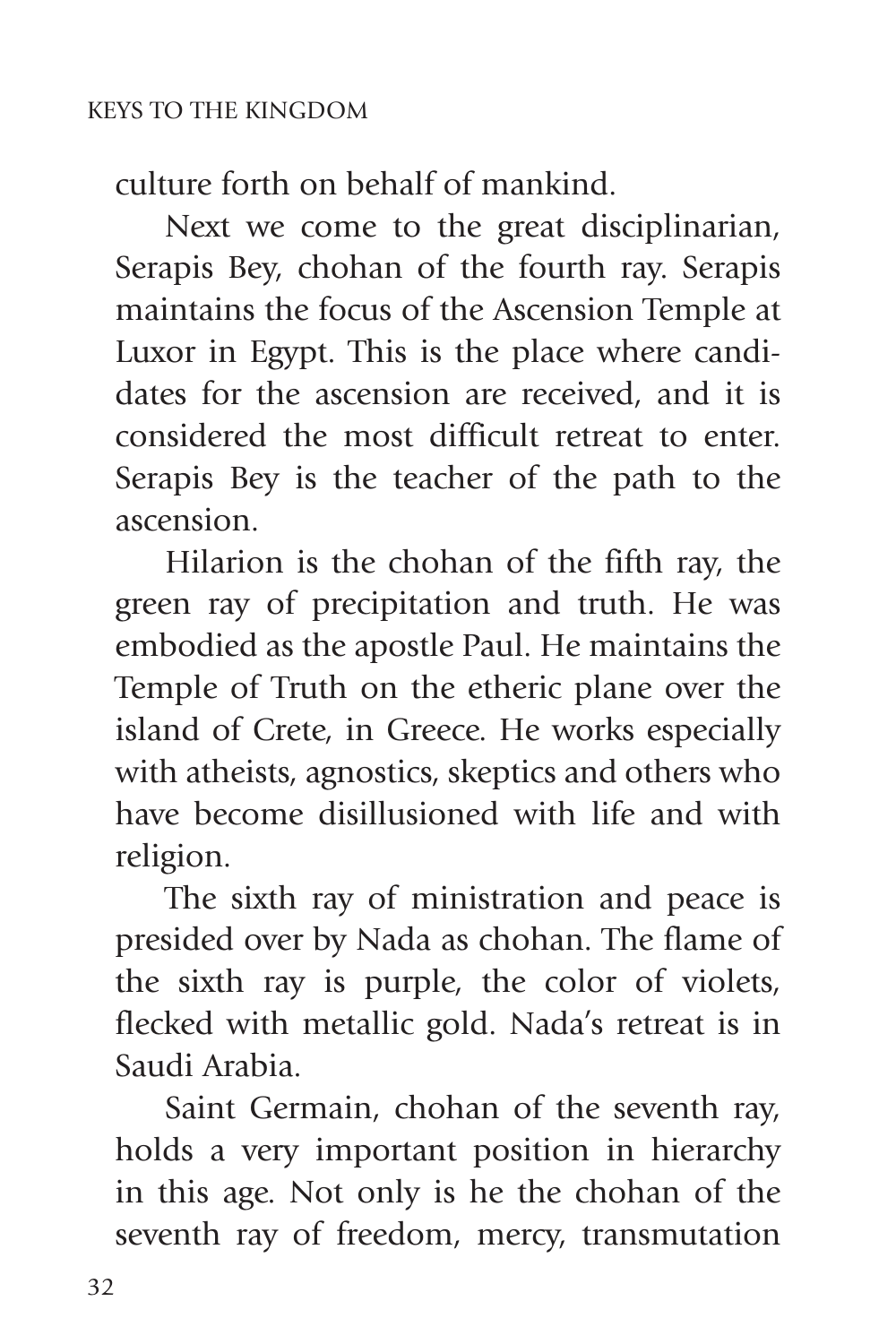and ritual, but he is also the hierarch of the Aquarian age. The pulsations of the violet flame can be felt from his etheric retreat over the Carpathian foothills in Romania and from the Cave of Symbols in the United States.

The offices of the seven chohans of the rays are divinely appointed by the cosmic hierarchy. Those who hold these offices are selected from among the most qualified ascended beings who have risen from earth's schoolroom. Each one has attained self-mastery and won the ascension by serving humanity on one or more of the seven rays through their embodiments in the world of form.

The chohan for each ray is responsible for the administration to mankind of all the aspects of their ray, while harmonizing their administration with the other six rays of the white light. The chohans always obey cosmic law; yet they are given certain latitude in keeping with their own individual evolution, capacities and endowments to direct mankind in the most adroit manner, giving loving assistance and spiritual direction as needed. Legions of angelic hosts and ascended brethren serve with them to carry out the plan of the Great White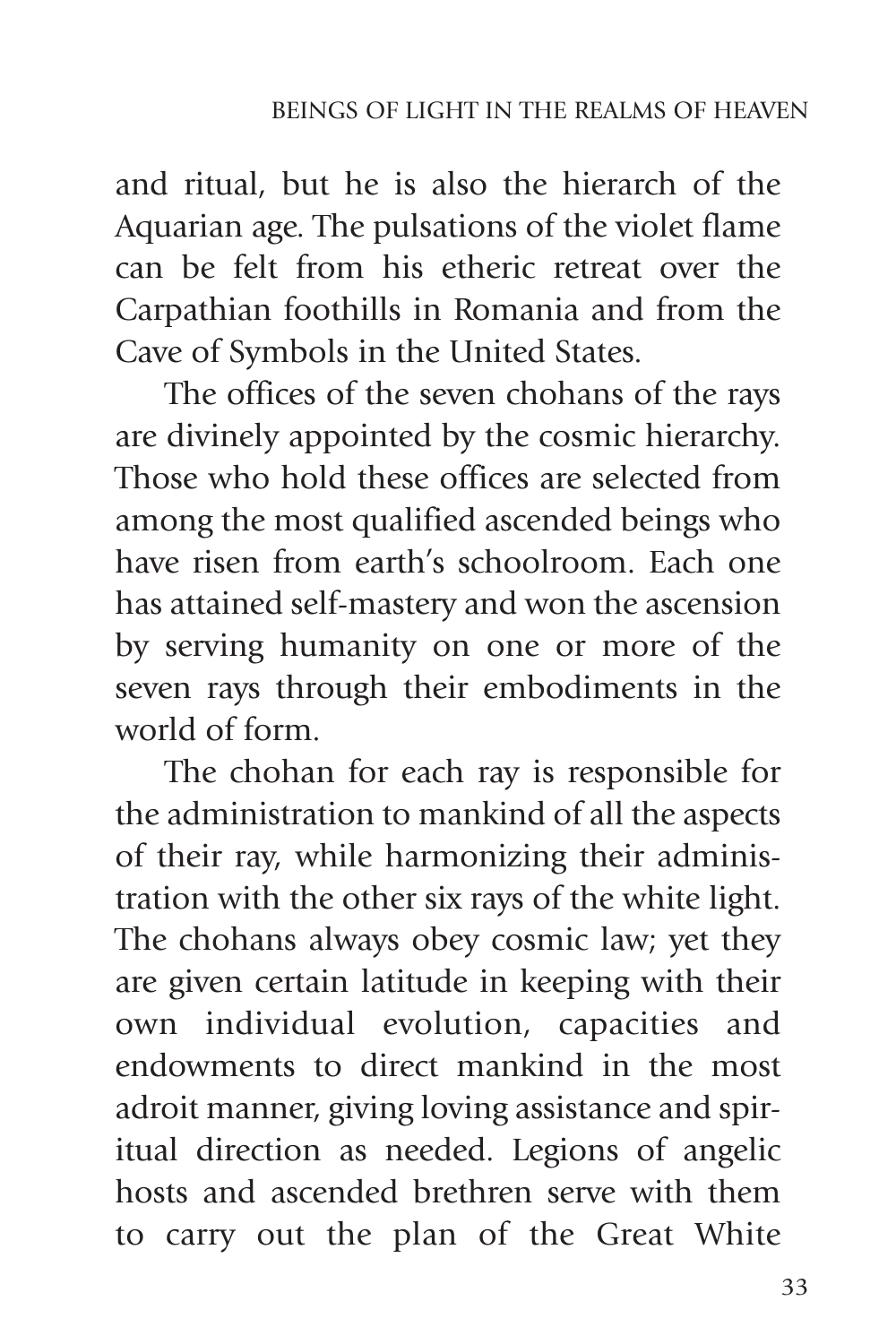Brotherhood for the most complete expression of the seven rays that is possible.

Mankind are keyed to certain rays in order that they may perform a specific service to God and man. Each of us "majors" on a particular ray, and we also have a "minor" ray on which we serve. Our ray may vary from one embodiment to the next, but the reward for service is cumulative, and thus powerful momentums may be retained from our past service on several or all of the rays. A balance of attainment on all of the seven rays is a requirement for the ascension and the mark of the golden-age man.

The services of the seven chohans impact all who work in the world whatever their level of service: statesmen, leaders and organizers are on the first ray under El Morya; teachers, philosophers and educators serve on the second ray under Lanto; artists, designers, beauticians and those of a creative nature serve on the third ray under Paul the Venetian; architects, planners and those dedicated to the purity and discipline of any undertaking serve with Serapis Bey on the fourth ray; doctors, scientists, healers, musicians, mathematicians and those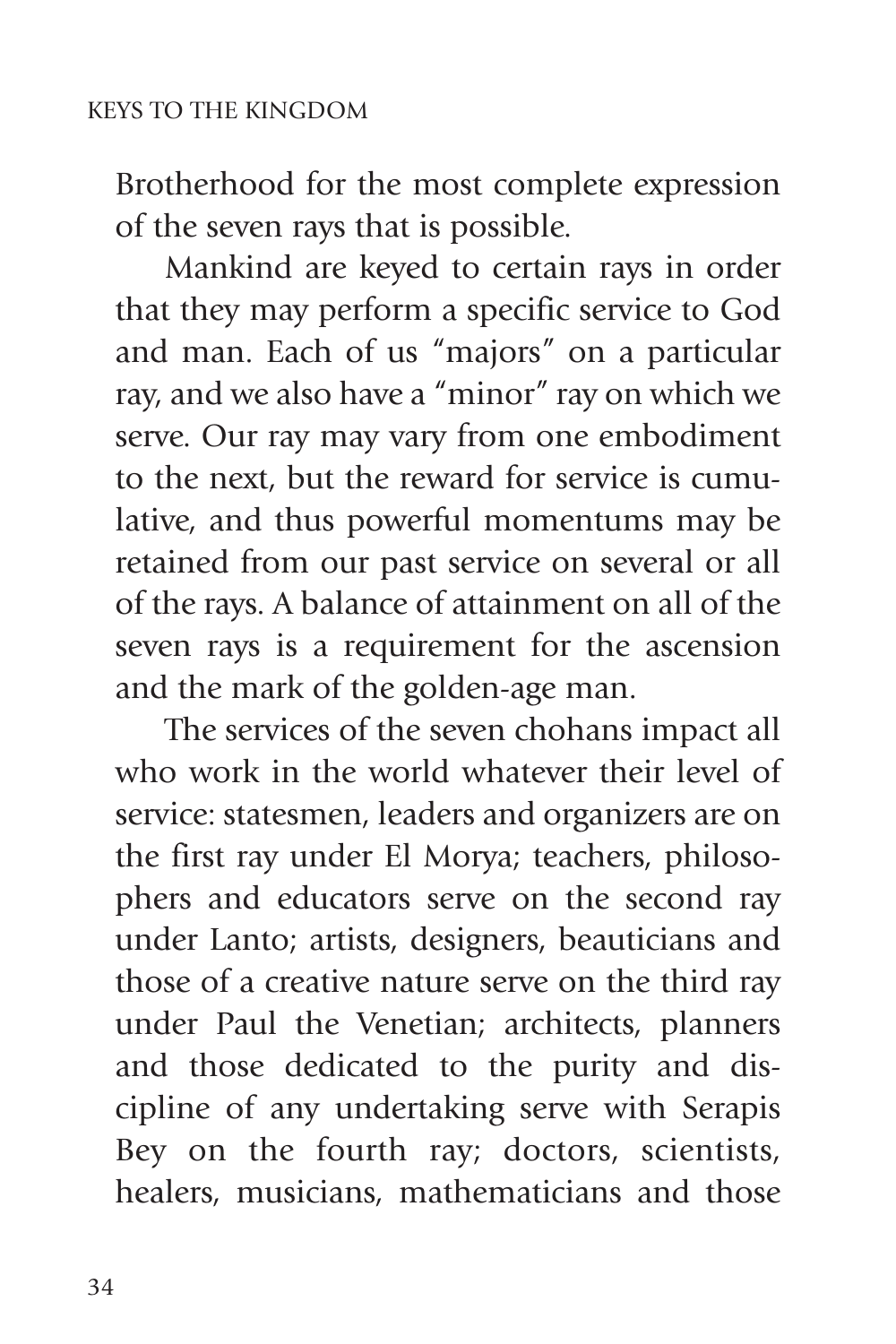consecrated to truth serve on the fifth ray with Hilarion; ministers, nurses and all who administer to mankind's needs assist Nada on the sixth ray; diplomats, priests of the sacred fire, actors, writers and defenders of freedom serve with Saint Germain on the seventh ray.

If we lack one of these godly attributes and want to make progress on a particular path back to God, we can pray to our God Presence, our own Holy Christ Self and the chohan of that ray for those qualities we want to see manifest in us. For example, we can pray to Paul the Venetian to assist us to develop more love in our life and to understand the true meaning of divine love so that we can better serve mankind.

By working with a chohan, we can make great strides of spiritual progress in a comparatively short time. If we are not certain what is our ray, it is best to begin with the first ray and the master El Morya. Morya prepares the students for their work with the other masters.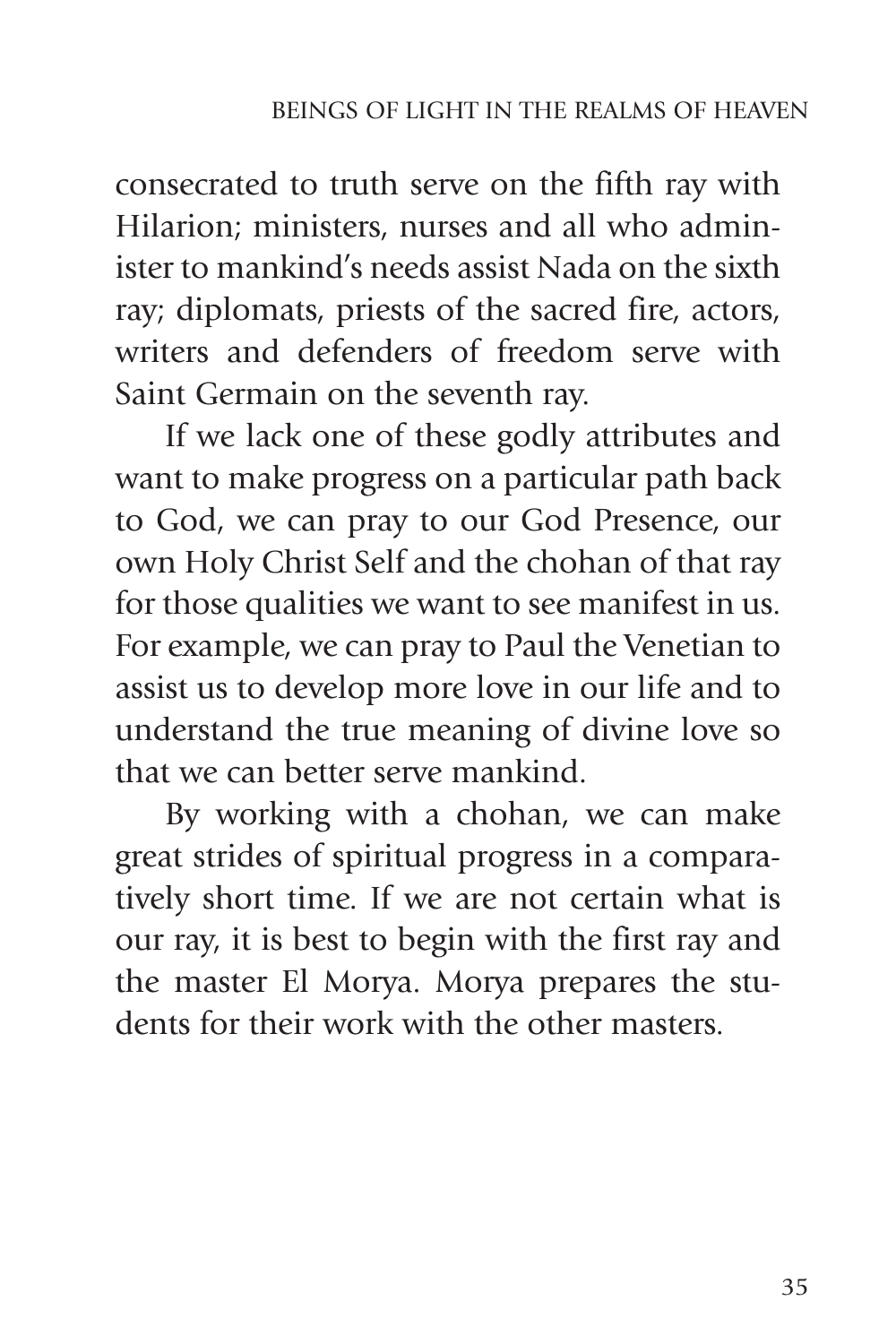

## **NOTES**

- 1. Jeremiah 31:31, 33.
- 2. John 1:9.
- 3. Dannion Brinkley, July 2, 2000.
- 4. Exod. 3:14, 15.
- 5. John 1:9.
- 6. The Gospel of Philip 67:26–27, in James M. Robinson, ed., *The Nag Hammadi Library in English,* 3d ed., rev. (San Francisco: Harper & Row, 1988), p. 150.
- 7. The Gospel of Thomas, saying 108, in *The Nag Hammadi Library in English,* p. 137.
- 8. Arya Maitreya and Asanga, *The Changeless Nature (The Mahayana Uttara Tantra Shastra),* trans. Katia Holmes and Ken Tsultim Gyamtso (Eskdalemuir, Scotland: Kama Drubgyud Darjay Ling, n.d.), p. 21.
- 9. Rev. 22:1.
- 10. Gen. 3:21.
- 11. Gal. 6: 5, 7–10.
- 12. Dannion Brinkley with Paul Perry, *Saved by the Light* (New York: Villard Books, 1994), pp. 18, 19.
- 13. Ibid., pp. 20–21.
- 14. Matt. 3:17.
- 15. John 7:38.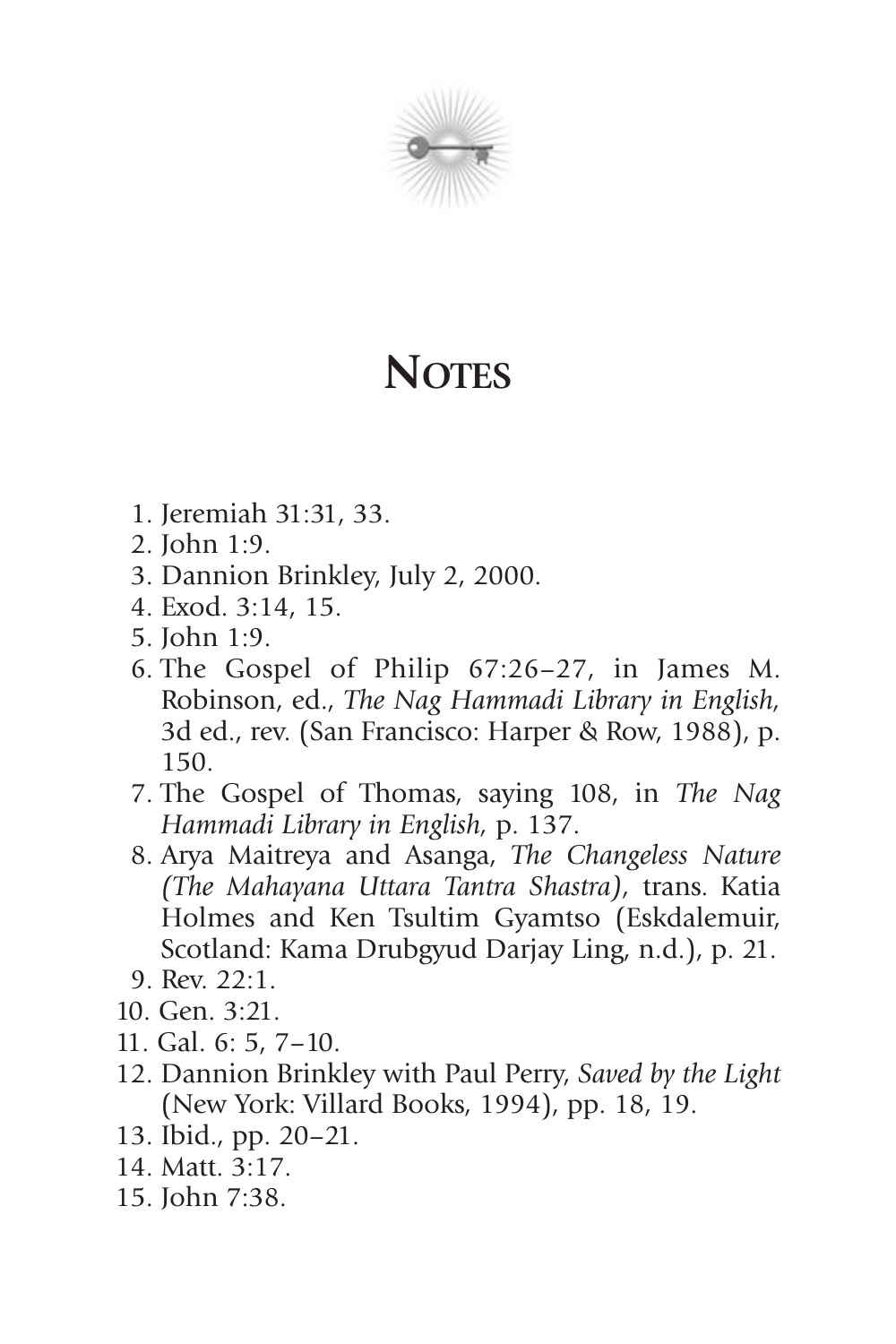#### KEYS TO THE KINGDOM



Mark L. Prophet and Elizabeth Clare Prophet are pioneers of modern spirituality and internationally renowned authors. For more than 40 years the Prophets have published the teachings of the immortal saints and sages of East and West known as the ascended masters. Together they have given the world a new understanding of the ancient wisdom as well as a path of practical mysticism.

Their books, available in fine bookstores everywhere and on-line, have been translated into more than 20 languages and are sold worldwide.